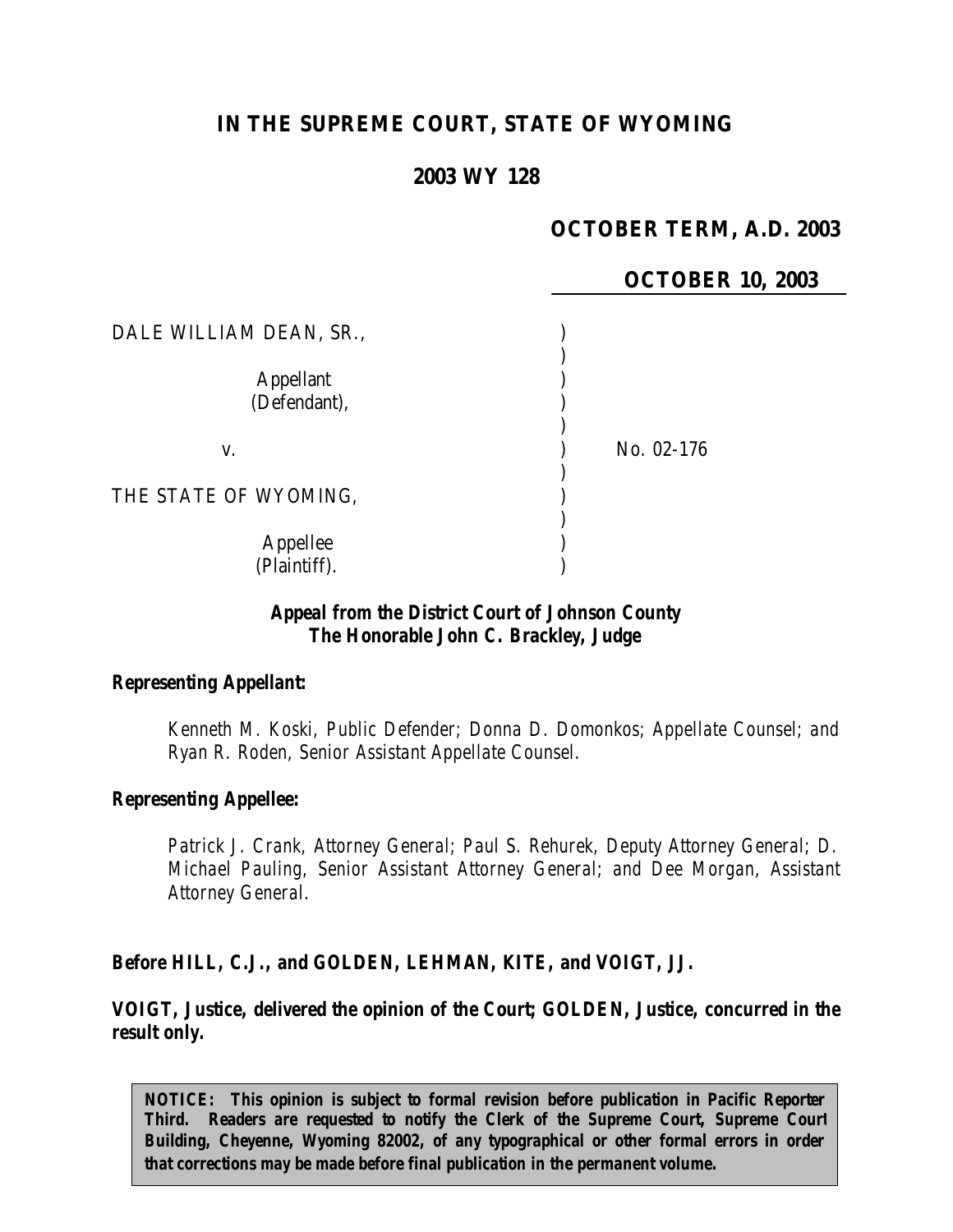# **VOIGT, Justice.**

[¶1] Appellant was convicted of one count of kidnapping, one count of first-degree sexual assault, and two counts of third-degree sexual assault. This appeal raises issues of the failure to give lesser-included offense instructions, sufficiency of the evidence, and speedy trial. Finding no error, we affirm.

#### *ISSUES*

1. Did the trial court err in refusing to instruct the jury that false imprisonment is a lesser-included offense of kidnapping?

2. Did the trial court err in refusing to instruct the jury that sexual battery is a lesser-included offense of both first-degree and third-degree sexual assault?

3. Was the evidence sufficient to convict appellant of each charge?

4. Was appellant denied his right to a speedy trial pursuant to W.R.Cr.P. 48 when the trial was not held within 120 days after the date of arraignment?

# **FACTS**

[¶2] On July 21, 2001, Dale W. Dean, Sr. (appellant) abducted M.R. (the victim) at gunpoint as she walked along a street in Gillette. Appellant placed the victim in handcuffs and forced her, face down, into his van. Thereafter and throughout the ordeal, the victim was in fear for her life.

[¶3] Appellant drove west out of Campbell County into Johnson County on Interstate 90. At one point, in an attempt to determine where she was being taken, the victim told appellant she needed to go to the bathroom. Appellant pulled off to the side of the highway and removed the handcuffs from the victim. He got out of the van with her, tucking the gun into the back of his pants. He stood near the van watching her, and then ordered her into the front seat. Appellant placed the gun by the driver's seat, placed the handcuffs on the gearshift, locked the doors, and started driving again.

[¶4] About twelve or thirteen miles outside of Buffalo, in Johnson County, appellant pulled into a truck pull-out area. Hoping to get help from someone in the parking area, the victim asked to go for a walk. Appellant let her out of the van, but followed her as she walked, again with the gun tucked into the back of his pants. They both then returned to the van. The victim asked if she could go to the bathroom again. Appellant let her out, but again watched her from outside the van, with the gun in his waistband. As the victim returned to the passenger seat, appellant got into the van's middle seat and ordered the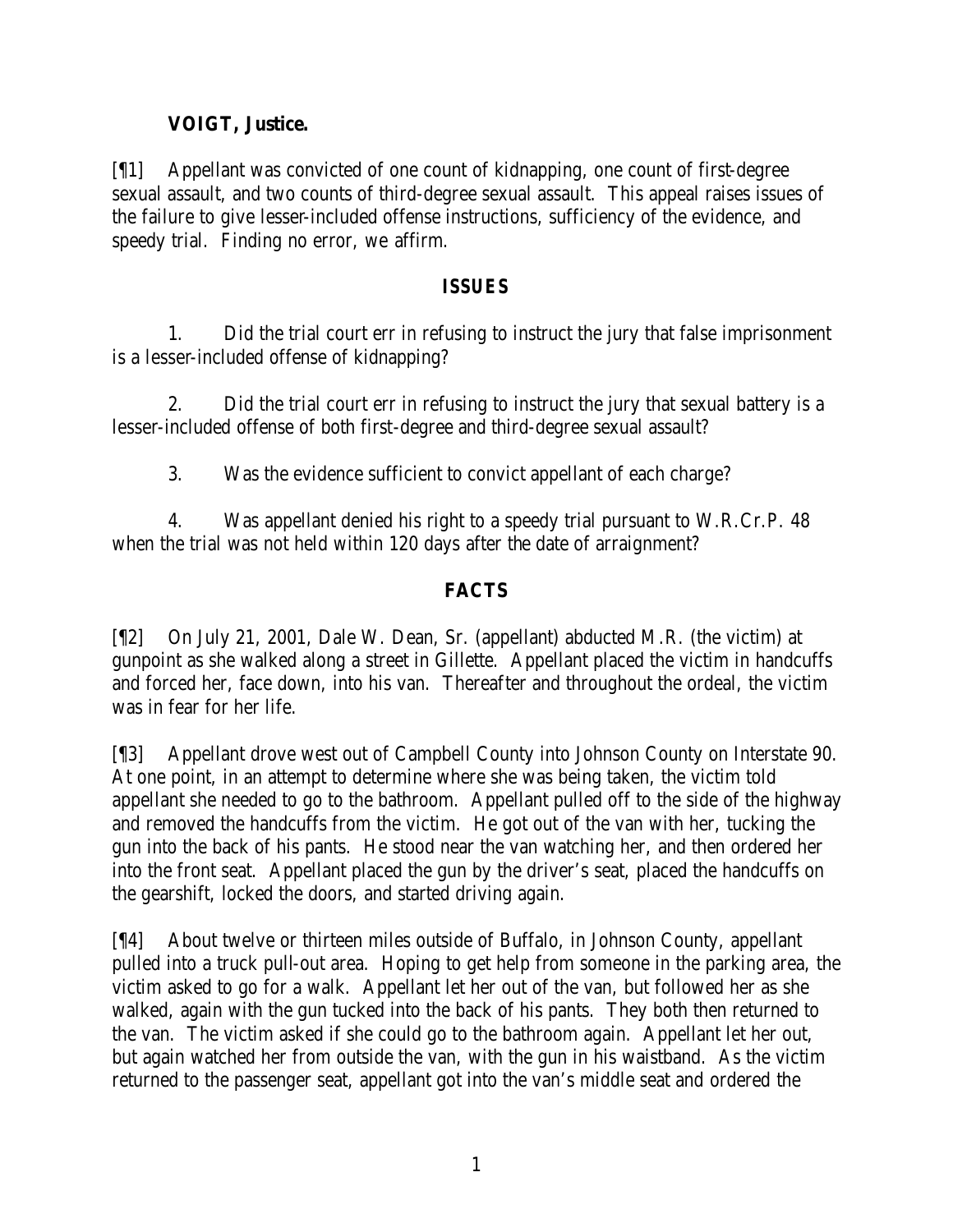victim to join him. When she did not comply, he threatened to use the gun and handcuffs. In fear for her life, the victim then complied.

[¶5] While appellant and the victim sat in the middle seat, some cars drove past the parking area. Each time a car went by, appellant picked up the gun, which "made a clicking noise." Appellant then ordered the victim to get in the back seat. She obeyed and he followed, taking the gun with him. He took off his shirt and ordered the victim to do the same. When she did not comply, he took her shirt off. He told her she had "nice breasts" and said, "God, I want to fuck you." He touched and put his mouth on her breasts. He removed her shorts and underpants, made her lie down on the back seat, and then performed oral sex on her and put his fingers inside her vagina. He then pulled his pants down and told her to "jack him off." Appellant had the victim sit up and he placed her hand on his penis. When he could not reach a climax, he forced her to perform oral sex on him. Still unable to obtain a climax, he pulled a bottle of lubricant from a bag and had the victim masturbate him until he climaxed. He used his tee-shirt to clean himself off and gave the tee-shirt to the victim to do the same.

[¶6] Appellant pulled up his pants and returned to the driver's seat, taking the gun with him. The victim remained in the back seat, where she put her clothes back on. She then got into the front seat at appellant's command. Appellant then indicated that he wanted to get something for breakfast, started the van, and headed into Buffalo.

[¶7] In another attempt to get help, the victim once again asked to be allowed to go to the bathroom. Appellant pulled up to a convenience store, but he followed her inside, taking the gun with him, so she could not ask for help. She used the restroom and returned to the van with appellant. They drove to another convenience store, where appellant parked the van so he could see the victim while he went inside and talked to the cashier. The victim did not run because appellant was watching her and she was afraid he would kill her.

[¶8] After appellant returned to the van, they next drove to a restaurant. Appellant allowed the victim to go in first and, while he was still outside, she immediately approached a waitress and asked her to call the police because appellant had taken her from Gillette. Appellant and the victim were sitting at a table when the police arrived. As the officers approached the table, the victim quickly arose and grabbed one officer's arm, telling him appellant had taken her from Gillette. One officer then spoke with the victim while another spoke with appellant. Appellant admitted having sex with the victim, but claimed it was consensual.

[¶9] The victim was very upset while she spoke with the officer. She told the officer she had been handcuffed, and he noticed a red mark on one of her wrists. After obtaining consent from appellant to search the van, the officers found a silver pellet pistol that looked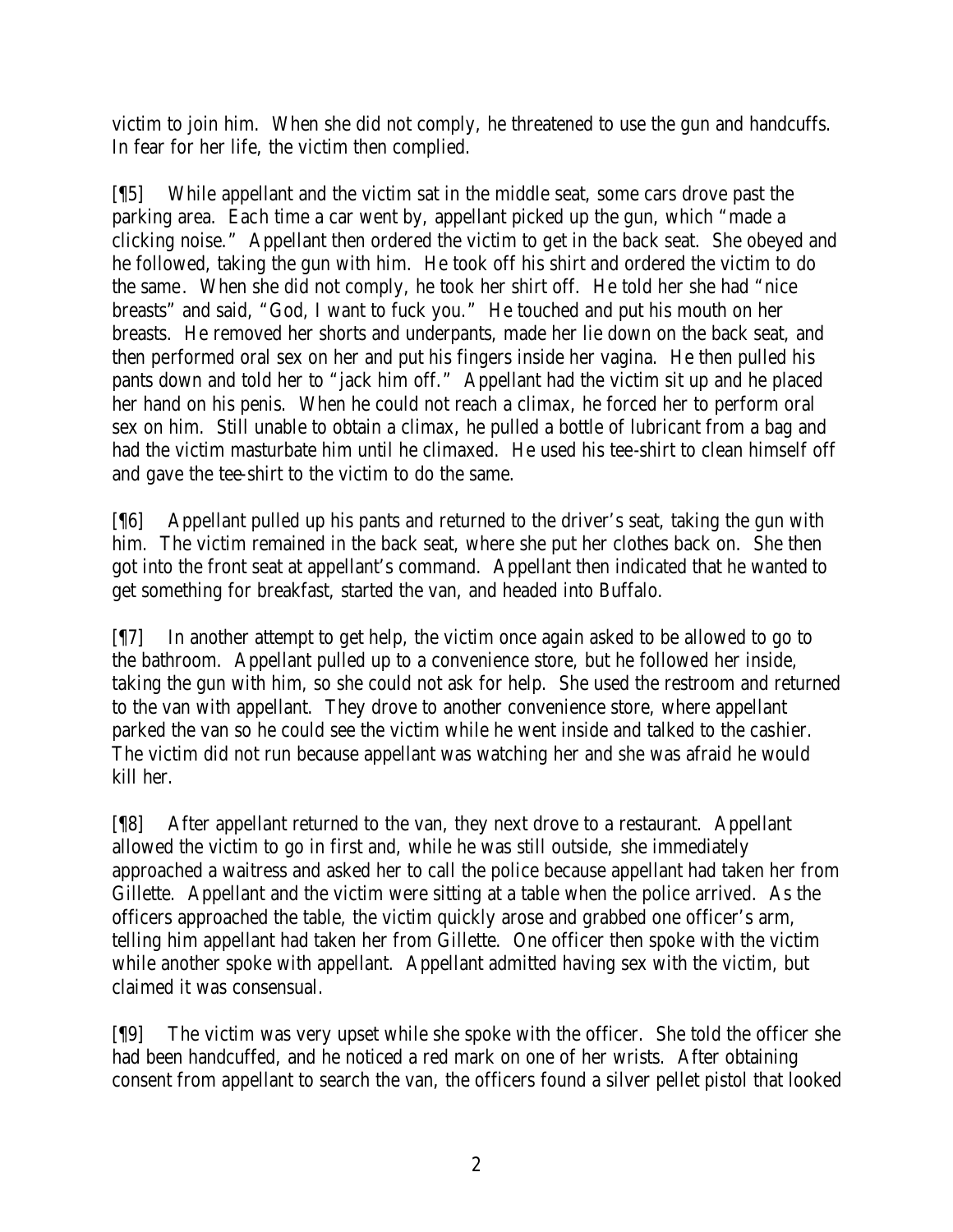like a Colt .45 under the driver's seat and handcuffs on the gearshift. Appellant was arrested.

[¶10] A criminal information was filed on July 23, 2001, charging appellant with kidnapping, first-degree sexual assault, and two counts of third-degree sexual assault. Appellant waived his right to a preliminary hearing on August 3, 2001, and he was bound over to district court for trial. On August 21, 2001, he filed a demand for speedy trial. He was arraigned on September 11, 2001, at which time the district court entered appellant's not guilty pleas and set the matter for trial on February 19, 2002. The trial was held as scheduled. The jury returned verdicts of guilty on all four counts.

# **DISCUSSION**

# *Did the trial court err in refusing to instruct the jury that false imprisonment is a lesser-included offense of kidnapping?*

[¶11] Appellant asked the trial court to instruct the jury that false imprisonment is a lesser-included offense of kidnapping. The rule concerning the giving of a lesser-included offense instruction was developed at common law to assist the prosecution where it was unable to prove some element of the charged crime, but the defendant also has a right to the benefits of the rule because it allows the jury an option between the drastic a lternatives of conviction of the greater offense and acquittal. *Keller v. State,* 771 P.2d 379, 383 (Wyo. 1989); *State v. Selig,* 635 P.2d 786, 790 (Wyo. 1981). Where a lesser-included offense instruction has been proffered and an objection has been lodged to its rejection, the refusal to give the instruction is subject to *de novo* review in this Court. *Houghton v. State,* 6 P.3d 643, 646 (Wyo. 2000) (*citing Paramo v. State,* 896 P.2d 1342, 1344 (Wyo. 1995)). The failure to give a lesser-included offense instruction when such is appropriate is reversible error. *Houghton*, 6 P.3d at 646.

[¶12] W.R.Cr.P. 31(c) provides that a "defendant may be found guilty of an offense necessarily included in the offense charged or of an attempt to commit either the offense charged or an offense necessarily included therein if the attempt is an offense." A lesserincluded offense has been described as one that is necessarily established by proof of the greater offense, or, stated differently, it is such that the greater offense cannot be committed without also committing the lesser offense. *Evanson v. State,* 546 P.2d 412, 416 (Wyo. 1976), *rev'd on other grounds by Brown v. State*, 590 P.2d 1312 (Wyo. 1979). Alternatively, a lesser-included offense has been characterized as occurring when all of the elements within the claimed lesser offense are found in the greater offense. *Balsley v. State,* 668 P.2d 1324, 1328 (Wyo. 1983). The question of the existence of a lesserincluded offense is a question of law subject to *de novo* review in this Court. *Sindelar v. State,* 932 P.2d 730, 732 (Wyo. 1997).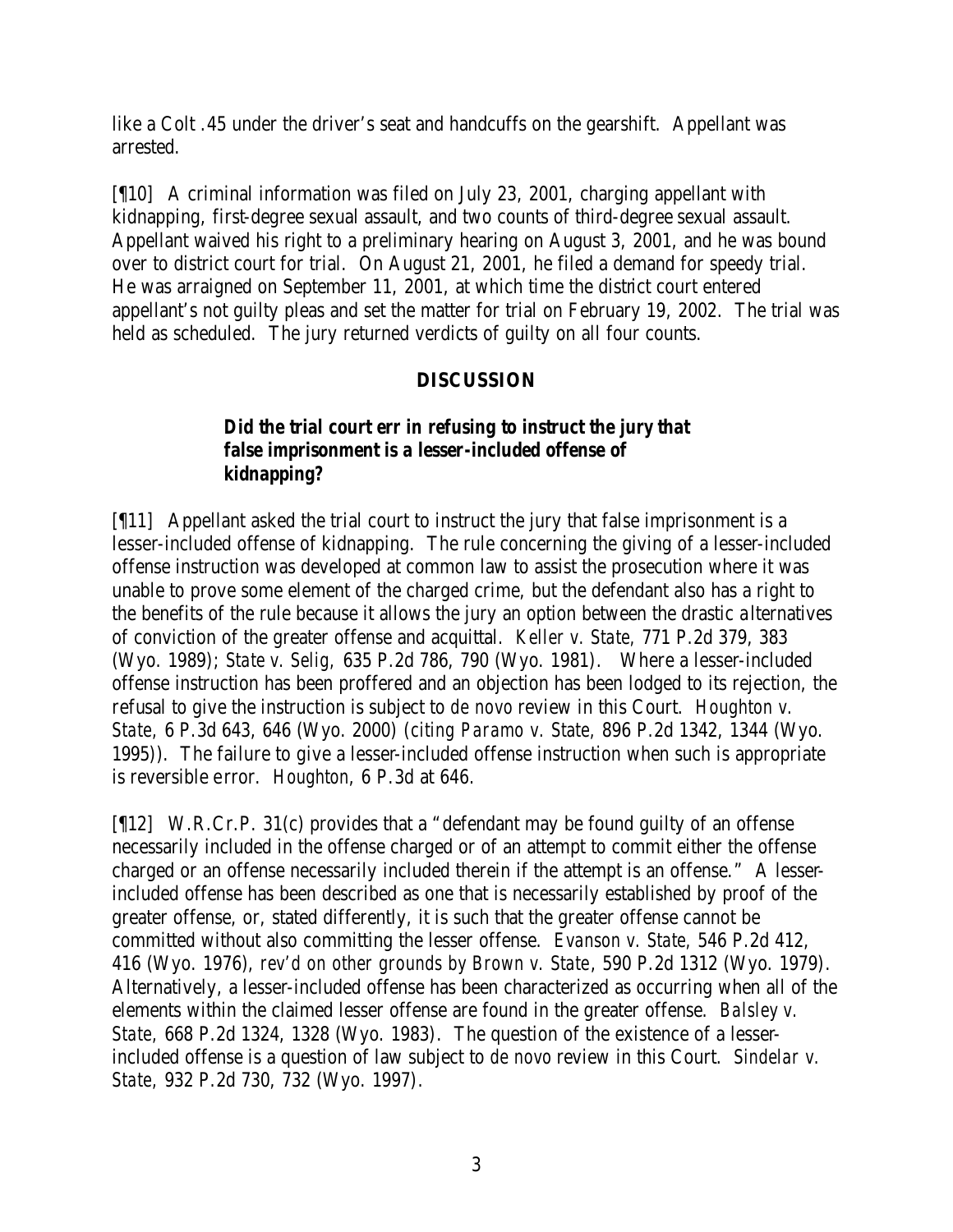[¶13] We have said that a lesser-included offense instruction should be given where the following criteria have been met:

> "With specific regard for lesser-included offense instructions, we recently held that a trial court must first determine if all the elements of the lesser offense are included within the greater. If that is the case and there is some evidence that would rationally permit the jury to find the accused guilty of the lesser and not the greater offense, the instruction should be given. *Sanders v. State,* 7 P.3d 891, 894 (Wyo.2000). . . . The test is more fully expressed in this five-step analytic process: (1) a proper request for the instruction is made; (2) the elements of the lesser-included offense are identical to part of the elements of the greater offense; (3) there is some evidence that would justify conviction of the lesser-included offense; (4) the proof on the element or elements differentiating the two crimes is sufficiently in dispute that the jury may consistently find the defendant innocent of the greater and guilty of the lesser-included offense; and (5) mutuality exists such that the lesser-included charge can be demanded by either the prosecution or the defense. When all five parts of this test are met, and the lesser-included offense instruction is not given, the trial court commits reversible error. *Eatherton v. State,* 761 P.2d 91, 94-95 (Wyo.1988)."

*Allen v. State,* 2002 WY 48, ¶ 53, 43 P.3d 551, 568-69 (Wyo.), *cert. denied*, 123 S.Ct. 201 (2002) (*quoting Mueller v. State,* 2001 WY 134, ¶ 9, 36 P.3d 1151, 1155-56 (Wyo. 2001)). In deciding whether to give a lesser-included offense instruction, "the court should view the evidence in the light most favorable to the accused." *Keller,* 771 P.2d at 385.

[¶14] In *State v. Keffer,* 860 P.2d 1118, 1126-31 (Wyo. 1993), we traced Wyoming's precedent on the issue of lesser-included offenses and related it to the development of similar precedent in other jurisdictions. In doing so, we noted a lack of "clear consistency" in this Court's application of a standard, and we alluded to the "unsettled nature" of Wyoming's lesser-included offense jurisprudence. *Id.* Finally, we adopted the federal *Blockburger* test, otherwise known as the statutory elements test, for determining whether a lesser-included offense instruction should be given:

> "'Under this test, one offense is not "necessarily included" in another unless the elements of the lesser offense are a subset of the elements of the charged offense. Where the lesser offense requires an element not required for the greater offense, no instruction is to be given under [Wyoming Rule  $31(c)$ ].'"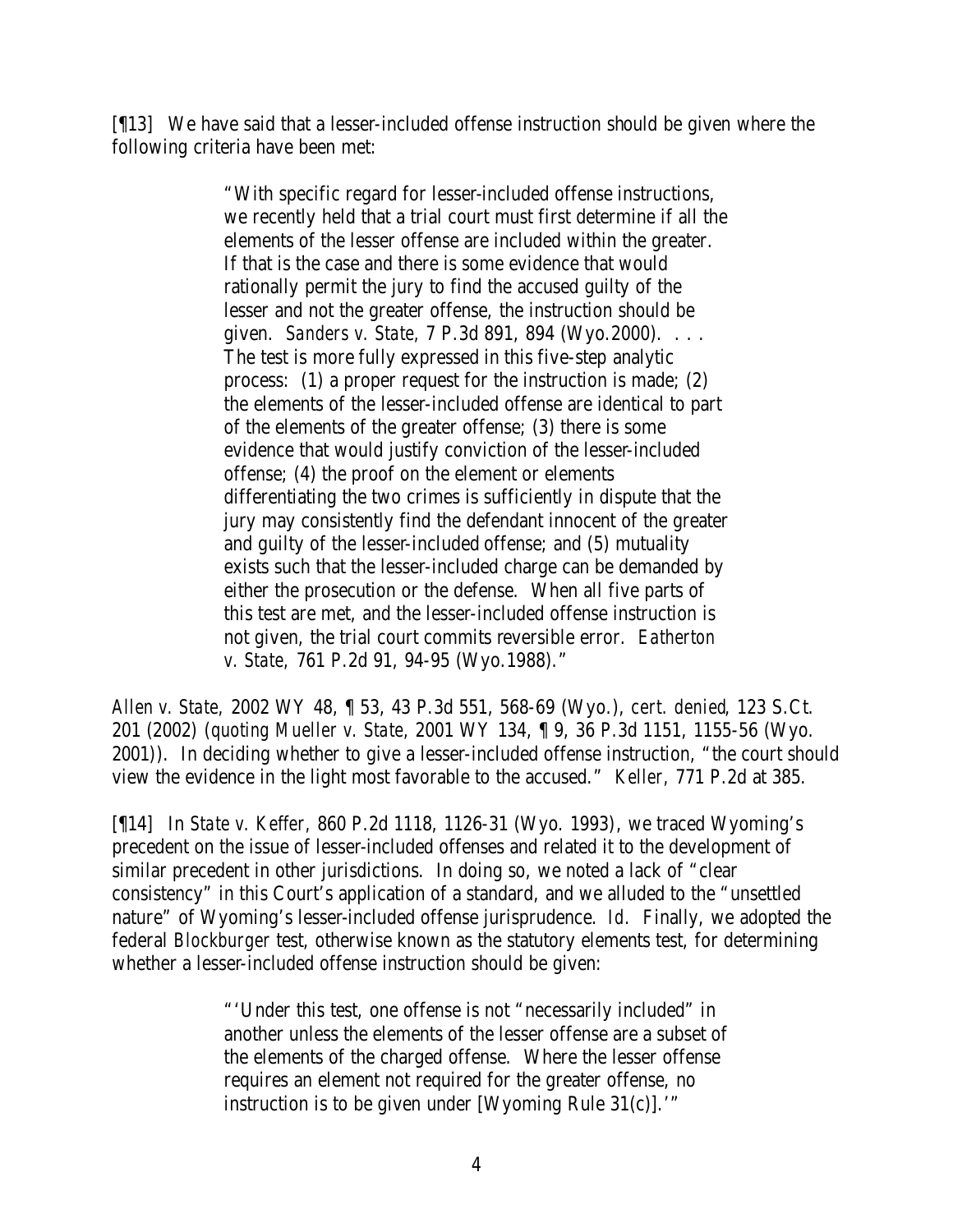*Keffer*, 860 P.2d at 1134 (*quoting Schmuck v. United States,* 489 U.S. 705, 716, 109 S.Ct. 1443, 103 L.Ed.2d 734 (1989)).<sup>1</sup>

[¶15] In adopting the statutory elements test, we emphasized the "certainty and predictability" that should follow: "'Because the elements approach involves a textual comparison of criminal statutes and does not depend on inferences that may be drawn from evidence introduced at trial, the elements approach permits both sides to know in advance what jury instructions will be available and to plan their trial strategies accordingly.'" *Keffer*, 860 P.2d at 1133 (q*uoting Schmuck*, 489 U.S. at 720). We recognized, however, that a process for identifying when a lesser-included offense instruction should be given was still needed and that the first step in that process should be a request for such instructions by the parties. *Keffer*, 860 P.2d at 1134.

[¶16] There are competing theories as to how, once a request has been made by a party, the decision should be made whether to give the lesser-included offense instruction. The "jury function theory" holds that, if the lesser crime is necessarily included in the greater, the jury should be allowed to weigh the evidence and determine guilt as to either offense. *Id.* The "court function theory" emphasizes the third and fourth elements from the fivepart test cited above, requires the court to evaluate the evidence, and prevents the giving of a lesser-included offense instruction unless a fact question is present regarding one of the elements that differentiate the two crimes. *Id.* In *Keffer,* we determined that the jury function theory, but not the court function theory, was consistent with the statutory elements test and that the judge's role should be limited to giving the lesser-included offense instruction "if there are in dispute factual issues that would permit a jury rationally to find the defendant guilty of the lesser offense and acquit the defendant of the greater." *Id.* at 1136. The quantum of evidence necessary to meet this standard "ought to be perceived as minimal." *Id.* at 1135.

[¶17] Unfortunately, the lack of clear consistency in our cases survived *Keffer.* In *Keffer*, Justice Thomas made a pointed effort to discontinue use of the five -part test recited above:

> This evidence permitting standard was a part of Wyoming's former cognate standard. In *Selig*, this court indicated that the five *Chapman* [*United States v. Chapman*,

<sup>&</sup>lt;sup>1</sup> The *Blockburger* test, originally meant for double jeopardy analysis, provided as follows:

The applicable rule is that where the same act or transaction constitutes a violation of two distinct statutory provisions, the test to be applied to determine whether there are two offenses or only one, is whether each provision requires proof of a fact which the other does not.

*Blockburger v. United States,* 284 U.S. 299, 304, 52 S.Ct. 180, 76 L.Ed. 306 (1932).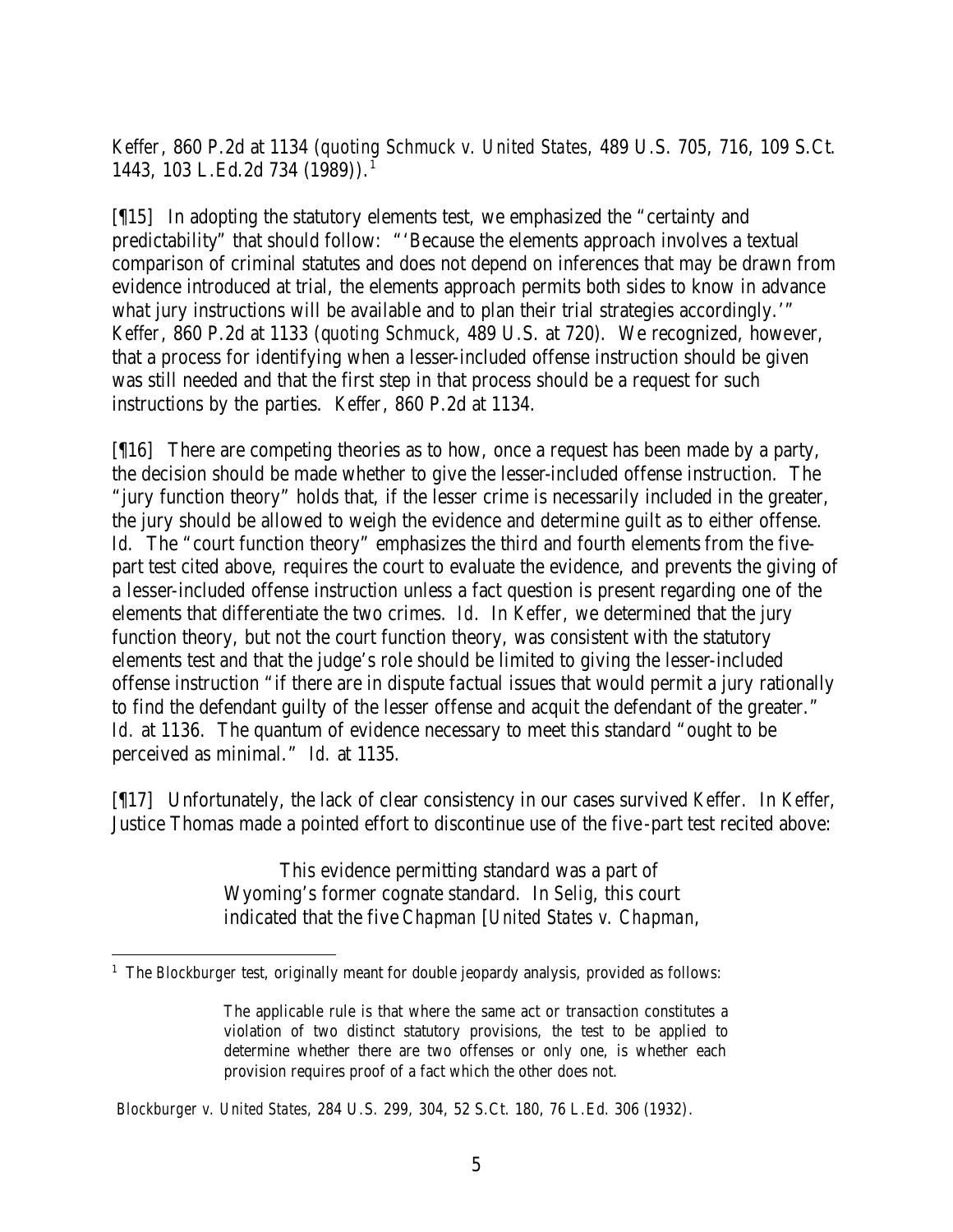615 F.2d 1294 (10th Cir.1980), *cert. denied*, 446 U.S. 967 (1980)] elements provided "guidelines from which a determination can be made as to whether or not the evidence would permit the jury rationally to find the defendant guilty of the lesser offense but not guilty of the greater \* \* \*." *Selig,* 635 P.2d at 790. Although we shall no longer use the five *Chapman* elements and specifically disavow the former role of the trial judge in weighing the evidence, we adhere to the view that the giving of a lesser included offense instruction is appropriate if there are in dispute factual issues that would permit a jury rationally to find the defendant guilty of the lesser offense and acquit the defendant of the greater.

*Keffer,* 860 P.2d at 1136. *Keffer* was supposed to be a jurisprudential watershed:

Our adoption of the statutory elements test for identifying lesser included offenses directs that the logically consistent jury function theory replace the evidence evaluation we formerly required of trial judges.

*Id.* at 1134.

[¶18] Despite this stated intention, the lesser-included offense opinions issued by this Court since *Keffer* reveal a continued recognition of the need for the trial judge to make evidentiary determinations in deciding whether "there are in dispute factual issues that would permit a jury rationally to find the defendant guilty of the lesser offense and acquit the defendant of the greater." *Id.* at 1136. *See, for example, Paramo,* 896 P.2d at 1344 (failure to give lesser-included offense instruction is reversible error if the evidence supports it); *Nava v. State,* 904 P.2d 364, 367-68 (Wyo. 1995) (not error not to give lesser-included offense instruction where the evidence of guilt of the greater offense is overwhelming); *Bloomquist v. State,* 914 P.2d 812, 822 (Wyo. 1996) (judge would have refused a lesser-included offense instruction because of overwhelming evidence of guilt of the charged crime); *Sindelar*, 932 P.2d at 732 (reversible error results from failure to give a lesser-included offense instruction where the evidence presented would support conviction of lesser offense); *Hermreck v. State,* 956 P.2d 335, 339 (Wyo. 1998) (not error to refuse lesser-included offense instruction where there was no evidence to support it); *Carey v. State,* 984 P.2d 1098, 1101-02 (Wyo. 1999) (there must be competent evidence to support a lesser-included offense instruction); *Wolfe v. State,* 998 P.2d 385, 388 (Wyo. 2000) (there must be some evidence to support a lesser-included offense instruction); *Houghton,* 6 P.3d at 646-47 (the evidence was such that the jury could have convicted of the lesser-included offense); and *Sanders v. State,* 7 P.3d 891, 894-95 (Wyo.), *cert. denied*, 531 U.S. 1024 (2000) (no evidence to support a lesser-included offense instruction). In the context of these post-*Keffer* opinions, all of which recognize the trial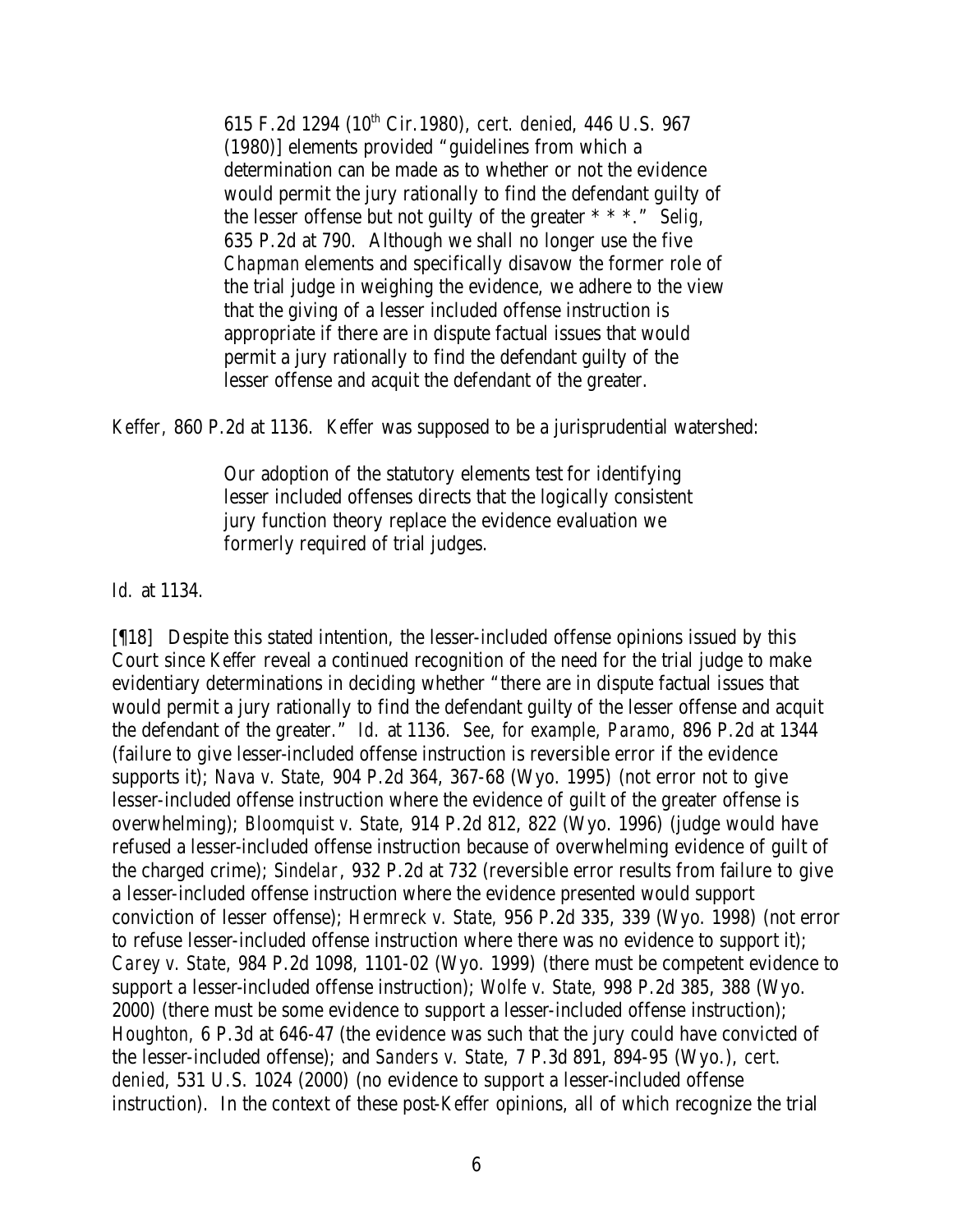court's duty to determine the presence of some level of supportive evidence before a lesserincluded offense instruction is given, it is perhaps not surprising that we continue to revert to the five-part test purportedly abandoned in *Keffer. See Thomas v. State,* 2003 WY 53, ¶ 11, 67 P.3d 1199, 1202 (Wyo. 2003); *Allen,* 2002 WY 48, ¶ 53, 43 P.3d at 568-69; and *Mueller,* 2001 WY 134, ¶ 9, 36 P.3d at 1156.

[¶19] The parties in the instant appeal have not chosen to comment upon this apparent precedential inconsistency. Instead, they have each presented their respective cases a s being "obvious." Consequently, we will not take this issue beyond this point. Suffice it to say that, under any standard or test, a lesser-included offense instruction is not to be given in the absence of some minimal evidentiary support and that, after determining that the statutory elements test has been met, the trial court is obligated also to determine whether a lesser-included offense instruction is supported by the evidence.

[[[20] The crime of kidnapping is found at Wyo. Stat. Ann. § 6-2-201 (LexisNexis 2003).<sup>2</sup> The elements of the crime of kidnapping, as contained in the instruction given to the jury in this case, which instruction appears to have been based on Wyoming Criminal Pattern Jury Instruction No. 22.01B, and to which there was no objection, are as follows:

- 1. On or about July 21-22, 2001
- 2. In Johnson County, Wyoming
- <sup>2</sup> Wyo. Stat. Ann. §  $6-2-201$  states, in pertinent part:

(a) A person is guilty of kidnapping if he unlawfully removes another from his place of residence or business or from the vicinity where he was at the time of the removal, or if he unlawfully confines another person, with the intent to:

> (i) Hold for ransom or reward, or as a shield or hostage;

- (ii) Facilitate the commission of a felony; or
- (iii) Inflict bodily injury on or to terrorize the victim or another.
- (b) A removal or confinement is unlawful if it is accomplished:
	- (i) By force, threat or deception; or

(ii) Without the consent of a parent, guardian or other person responsible for the general supervision of an individual who is under the age of fourteen (14) or who is adjudicated incompetent.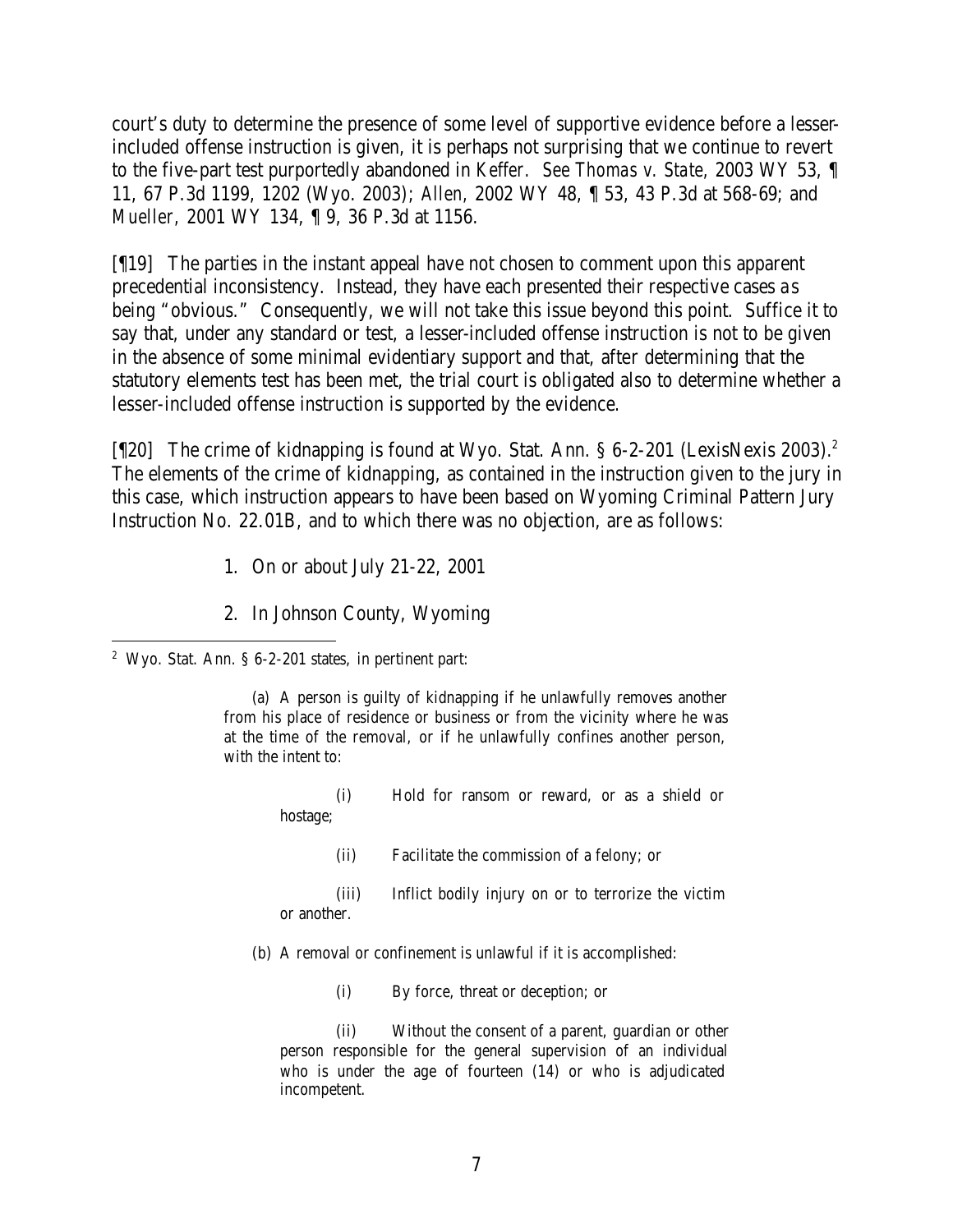- 3. The Defendant, Dale William Dean, Sr.
- 4. Unlawfully confined [the victim]
- 5. With the intent to facilitate the commission of sexual assault in the first degree or sexual assault in the third  $degree.$ <sup>[3]</sup>

[¶21] The crime of false imprisonment is found at Wyo. Stat. Ann. § 6-2-203 (LexisNexis 2003).<sup>4</sup> Appellant offered two instructions in regard to false imprisonment that were refused by the trial court. The first, based on Wyoming Criminal Pattern Jury Instruction No. 1.08 reads as follows:

> If you are not satisfied beyond a reasonable doubt that the defendant is guilty of the offense charged, he may, however, be found guilty of any lesser offense, the commission of which is necessarily included in the offense charged, if the evidence is sufficient to establish his guilt of such lesser offense beyond a reasonable doubt.

> The offense of Sexual Assault in the First Degree, with which the defendant is charged, also includes the lesser offense of Sexual Battery, and

> The offense of Sexual Assault in the Third Degree, with which the defendant is charged, also includes the lesser offense of Sexual Battery, and

> The offense of Kidnapping, with which the defendant is charged, also includes the lesser offense of False Imprisonment.

[¶22] The second refused jury instruction, a proposed elements instruction based on Wyoming Criminal Pattern Jury Instruction No. 22.03, identified the elements of false imprisonment as follows:

1. On or about July 22, 2001

<sup>&</sup>lt;sup>3</sup> We have not been asked to determine the propriety of the alternative allegation in the final element.

<sup>&</sup>lt;sup>4</sup> Wyo. Stat. Ann. § 6-2-203(a) states: "A person is guilty of false imprisonment if he knowingly and unlawfully restrains another so as to interfere substantially with his liberty."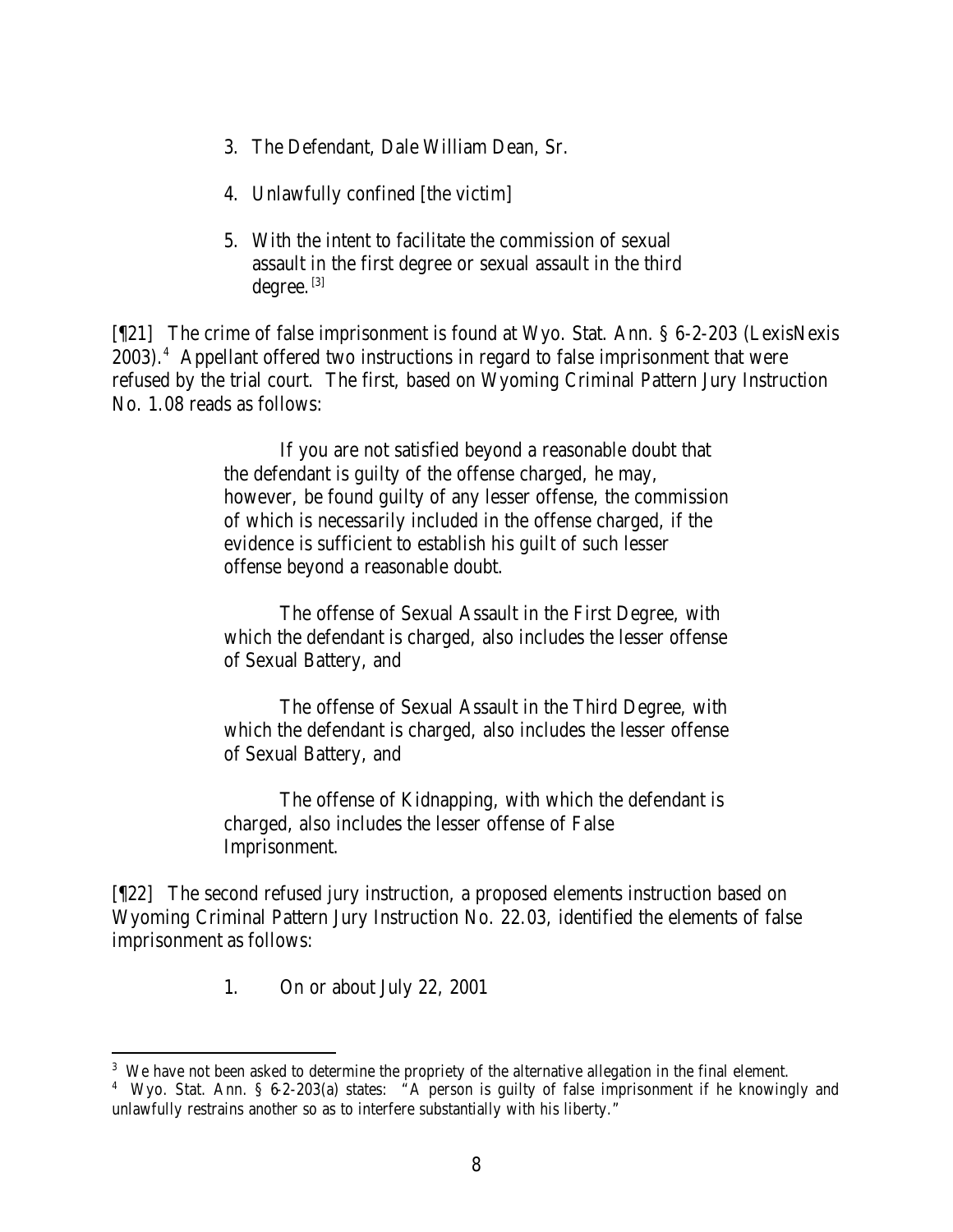- 2. In Johnson County, Wyoming
- 3. The defendant, Dale Dean, Sr.
- 4. Knowingly and unlawfully
- 5. Restrained [the victim] and

6. That restraint substantially interfered with the liberty of [the victim].

[¶23] These two instructions were proposed and rejected during a formal instruction conference toward the end of the trial. The trial court utilized the above-described fivestep test in analyzing the jury instructions and concluded (1) that the elements of false imprisonment are not a subset of the elements of kidnapping, (2) that the evidence would not justify conviction of the lesser but acquittal of the greater offense, and (3) that proof of the elements distinguishing the two offenses was not sufficiently in dispute. The trial court specifically relied upon *Carey v. State,* 715 P.2d 244, 249 (Wyo.), *cert. denied*, 479 U.S. 882 (1986), in stating that a lesser-included offense instruction should not be given where consent is the only defense and only two alternatives are available to the jury—guilty of the greater offense or not guilty.<sup>5</sup>

[¶24] The issue of whether false imprisonment is a lesser-included offense of kidnapping is a question of first impression for this Court. In *Doud v. State,* 845 P.2d 402, 405-07 (Wyo. 1993), we compared the two crimes, but we did not address the specific issue of whether false imprisonment is a lesser-included offense of kidnapping. Although we referred to false imprisonment as a "lesser offense," we did not deal directly with the fact that the jury in *Doud* was instructed that false imprisonment was a lesser-included offense of kidnapping. *Id.* Instead, our focus was on the elements of kidnapping that distinguish it from false imprisonment and felonious restraint. $6$  In that regard, we noted that kidnapping, unlike false imprisonment or felonious restraint, contains the element of confinement with the intent to hold for ransom, to facilitate the commission of a felony, to inflict bodily

A person is guilty of felonious restraint if he knowingly:

(i) Restrains another unlawfully in circumstances exposing him to risk of serious bodily injury, or

(ii) Holds another in a condition of involuntary servitude.

<sup>&</sup>lt;sup>5</sup> Appellant admitted that the victim accompanied him from Gillette to Buffalo and that they had sexual relations, but he contended that such was with the victim's consent.

<sup>6</sup> Wyo. Stat. Ann. § 6-2-202(a) (LexisNexis 2003) states: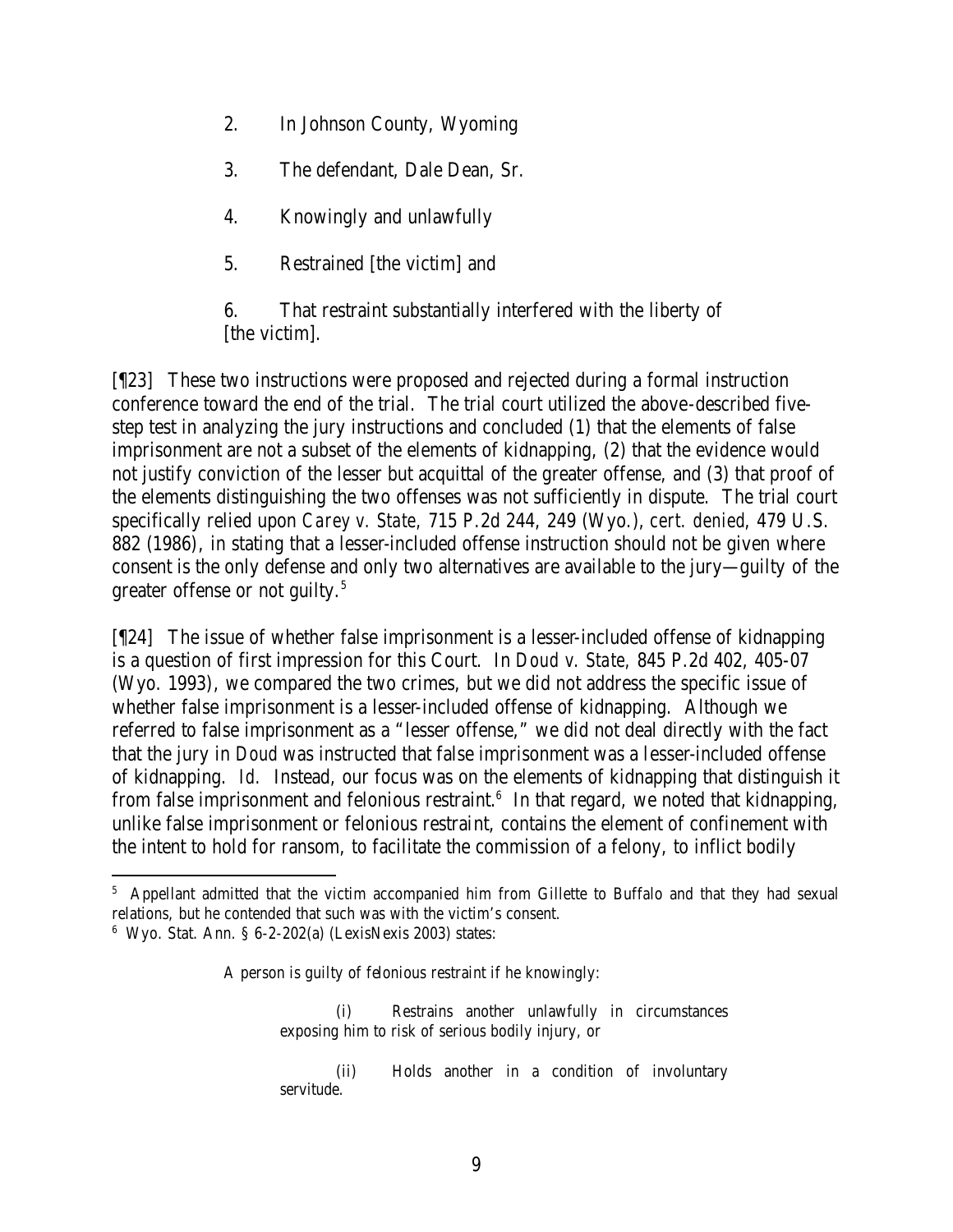injury on, or to terrorize the victim. *Id.* at 406. Of course, saying that one crime contains elements not found in another is not the same as saying that the other crime is a lesserincluded offense.

[¶25] During the instruction conference in the trial court, appellant's attorney argued that "one cannot confine a person with the intent to facilitate the commission of a felony without also committing false imprisonment . . . [s] o the difference between the two crimes, I believe, is the intent to commit a felony." The State countered that argument by reciting the two statutes and simply arguing that the elements of false imprisonment are not a subset of the elements of kidnapping. The State also argued that, even if it were a lesserincluded offense, the evidence did not support an acquittal as to kidnapping and a guilty verdict as to false imprisonment.

[¶26] In his appellate brief, appellant argues that *Doud* implies that false imprisonment is a lesser-included offense of kidnapping. Citing *Keffer,* 860 P.2d at 1135, he also contends that the "jury function approach" requires the giving of a lesser-included offense instruction whenever there is any evidence from which the jury rationally could convict of the lesser offense. The State responds with the contention that false imprisonment, unlike kidnapping, contains the element of "knowingly," and that, therefore, the elements of false imprisonment are not a subset of the elements of kidnapping. The State also argues that, even if false imprisonment is a lesser-included offense of kidnapping, a lesser-included offense instruction was not appropriate in this case because, given the sole defense of consent, the jury rationally could not find appellant not guilty of kidnapping but guilty of false imprisonment.

[¶27] Juxtaposition of the two elements instructions quickly reveals that the first three elements of each are identical. Thereafter, however, the elements of the two crimes are not readily compared. The easiest observation is the one made in *Doud*, 845 P.2d at 406, that kidnapping, unlike false imprisonment, has an additional specific intent element. Parsing of the two statutes beyond that observation leads to the conclusion that false imprisonment is a lesser-included offense of kidnapping if (1) the term "confines" in the kidnapping statute incorporates the concept of "restrains another so as to interfere substantially with his liberty" in the false imprisonment statute, and (2) the word "knowingly" in the false imprisonment statute is incorporated into the specific intent element of the kidnapping statute.

[¶28] Unfortunately, neither party in this appeal has made much effort to pursue this analysis. Appellant, without citing to authority and without exploring definitions of terms in his appellate brief, simply argues as follows:

> It is obvious that false imprisonment is a lesser-included offense of kidnapping, not only because of the analysis provided in *Doud*, but also because of the statutory element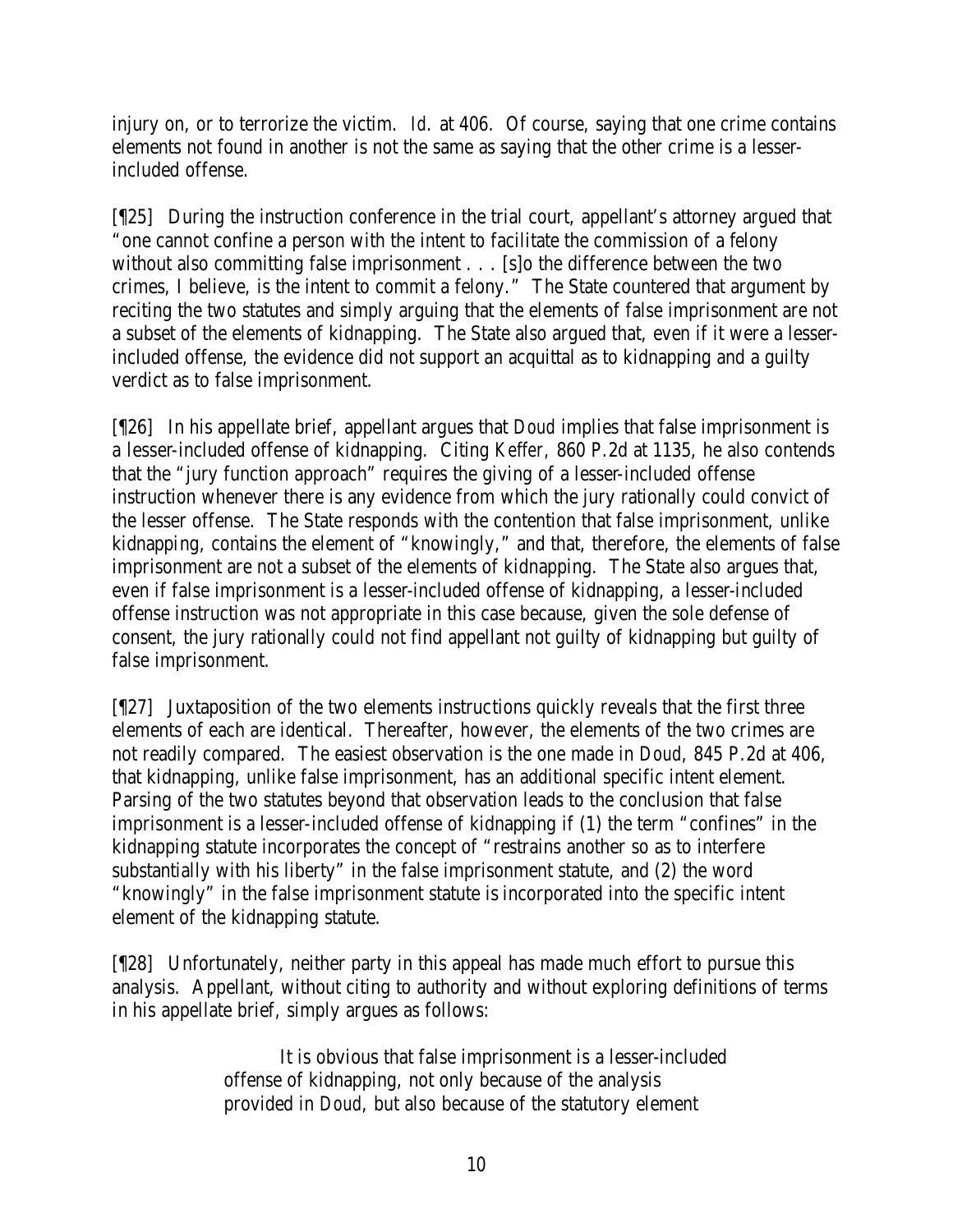test. Under false imprisonment, a person has to knowingly and unlawfully restrain another so as to interfere substantially with his freedom. As to the kidnapping charge against Mr. Dean, Mr. Dean had to unlawfully confine another person, with the additional element of confining that person with the intent to facilitate commission of a felony. Both offenses require the person to do it unlawfully. False imprisonment requires a person to do it knowingly, and kidnapping requires a person to do it with intent, which inherently includes a "knowingly" element. To be able to confine someone, you have to first restrain them. Confining someone obviously substantially interferes with her liberty. All of the elements of false imprisonment are a subset of the greater offense of kidnapping, i.e. are contained within the offense of kidnapping.

[¶29] The State's analysis is equally assumptive. Also without citing to authority and without exploring definitions of terms, the State simply concludes that the elements of false imprisonment are not an identical subset of the elements of kidnapping because false imprisonment includes the word "knowingly." The State makes no attempt to explain why the concept of "knowingly" is not contained in the concept of "with intent."

[¶30] We hold that false imprisonment is a lesser-included offense of kidnapping, insofar as statutory elements are concerned. One authority suggests that, with the exception of Wisconsin, the courts of other states agree with this conclusion. Wade R. Habeeb, Annotation, *False Imprisonment as Included Offense Within Charge of Kidnapping,* 68 A.L.R.3d 828, 828 (1976). Needless to say, however, statutory variance across the country leaves many cases having little precedential value. *See, for example, State v. Tschilar,* 200 Ariz. 427, 27 P.3d 331, 340-41 (2001); *Williamson v. State,* 510 So.2d 335, 337-38 (Fla.App. 1987), *overruled by State v. Sanborn,* 533 So.2d 1169 (Fla. 1988); *Raysor v. State,* 191 Ga.App. 422, 382 S.E.2d 162, 163 (1989); and *State v. Lancaster,*  137 N.C.App. 37, 527 S.E.2d 61, 66 (2000).

[¶31] One case that does provide some guidance is *State v. Carter*, 232 Kan. 124, 652 P.2d 694 (1982). The Kansas kidnapping statute defined that offense as "'the taking or confining of any person, accomplished by force, threat or deception, with the intent to hold such person'" for certain identified purposes. *Id.* at 696 (*quoting* K.S.A. 21-3420). "Unlawful restraint" was statutorily defined as "'knowingly and without legal authority restraining another so as to interfere substantially with his liberty.'" *Carter*, 652 P.2d at 696 (*quoting* K.S.A. 21-3424(1)). The Kansas Supreme Court reversed the defendant's kidnapping conviction because the trial court did not instruct the jury that unlawful restraint was a lesser-included offense of kidnapping. *Carter*, 652 P.2d at 696. Similarities between the Kansas statutes and Wyoming's statutes include both use of the words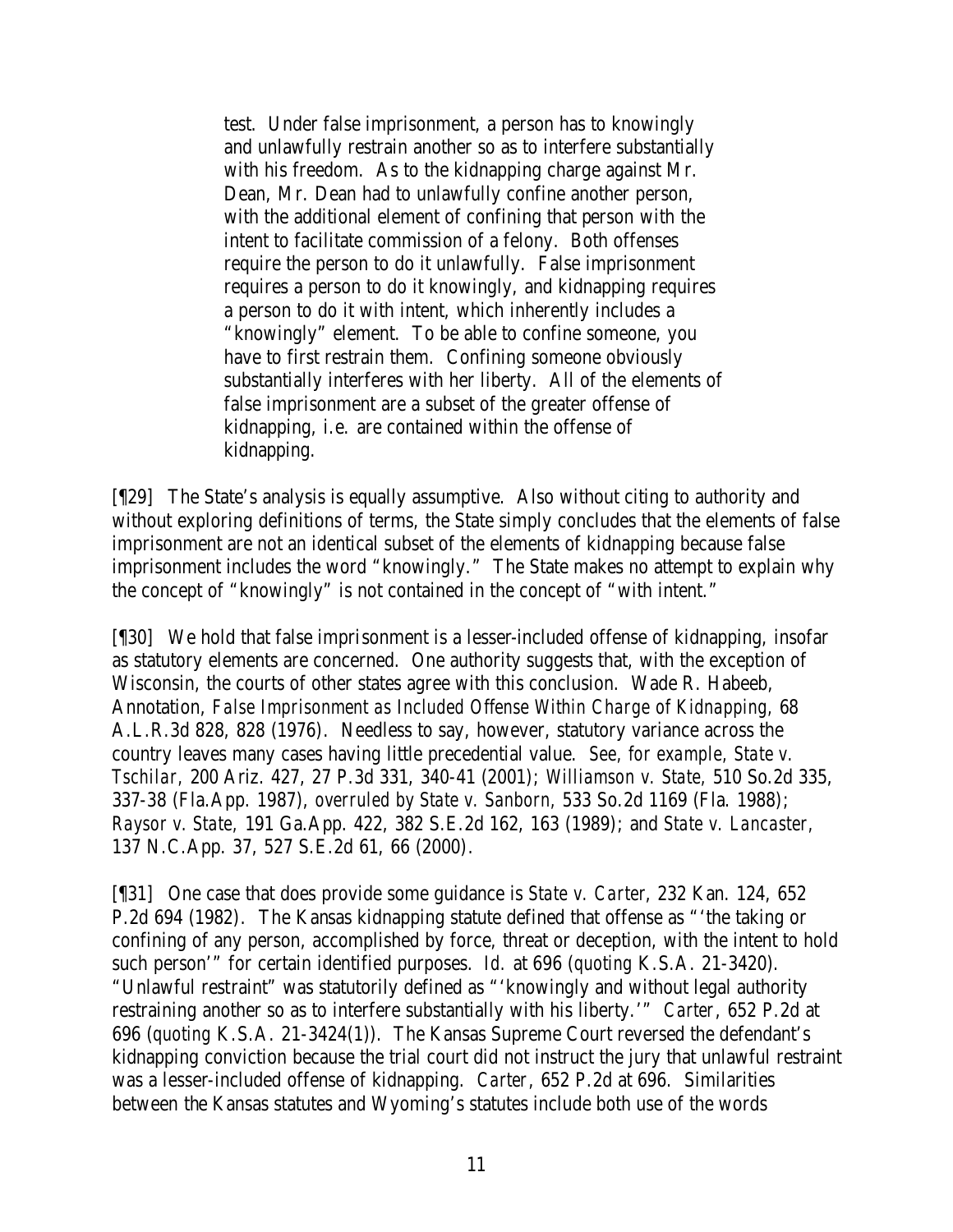"confine" and "restrain," and a specific intent element of kidnapping compared to the mental state of "knowingly" in the lesser offense.

[¶32] To "confine" means to "hold within a location" or to "imprison." Merriam-Webster's Collegiate Dictionary 242 (10th Ed. 1999). To "restrain" means to "deprive of liberty; *esp* : to place under arrest or restraint . . .." *Id.* at 999. Certainly, these concepts are so similar that it can be said that the act of confining a person (kidnapping) incorporates the act of restraining that person (false imprisonment). To that extent, the latter crime is a lesser-included offense of the former.

[¶33] As mentioned above, the Kansas Supreme Court also concluded that unlawful restraint is a lesser-included offense of kidnapping despite inclusion of the word "knowingly" in the lesser offense. *Carter*, 652 P.2d at 696. In a similar situation, although involving the crimes of burglary and criminal entry, we have reached the same conclusion. *Keller,* 771 P.2d at 383-85. Keller was charged with burglary under Wyo. Stat. Ann. § 6-3-301(a) (June 1983 Repl.), which provided as follows:

> "A person is guilty of burglary if, without authority, he enters or remains in a building, occupied structure or vehicle, or separately secured or occupied portion thereof, *with intent to commit larceny or a felony therein.*"

*Keller*, 771 P.2d at 381 (emphasis added). Criminal entry, as found in Wyo. Stat. Ann. § 6-3-302(a) (June 1983 Repl.), provided as follows:

> "A person is guilty of criminal entry if, without authority, he *knowingly* enters a building, occupied structure, vehicle or cargo portion of a truck or trailer, or a separately secured or occupied portion of those enclosures."

*Keller*, 771 P.2d at 384 (emphasis added). We held that criminal entry is a lesser-included offense of burglary and we reversed one of Keller's burglary convictions for failure of the district court to so instruct the jury. *Id.* at 385. We reached a similar conclusion in *Eatherton v. State,* 761 P.2d 91, 95 (Wyo. 1988), where proof of the specific intent element of burglary was "sufficiently in dispute . . .." *See also Collins v. State,* 854 P.2d 688, 698-99 (Wyo. 1993) and *Mirich v. State,* 593 P.2d 590, 592-93 (Wyo. 1979).

[¶34] Under the statutory elements test, false imprisonment is a lesser-included offense of kidnapping. Therefore, a lesser-included offense instruction should be given where there is some evidence to support it and the jury rationally could acquit on the kidnapping charge and convict on false imprisonment. *See, for example, Houghton,* 6 P.3d at 647; *Keller,*  771 P.2d at 384-85; *Jahnke v. State,* 692 P.2d 911, 917-22 (Wyo. 1984); and *Selig,* 635 P.2d at 792. The jury instruction should not be given, however, where the facts and the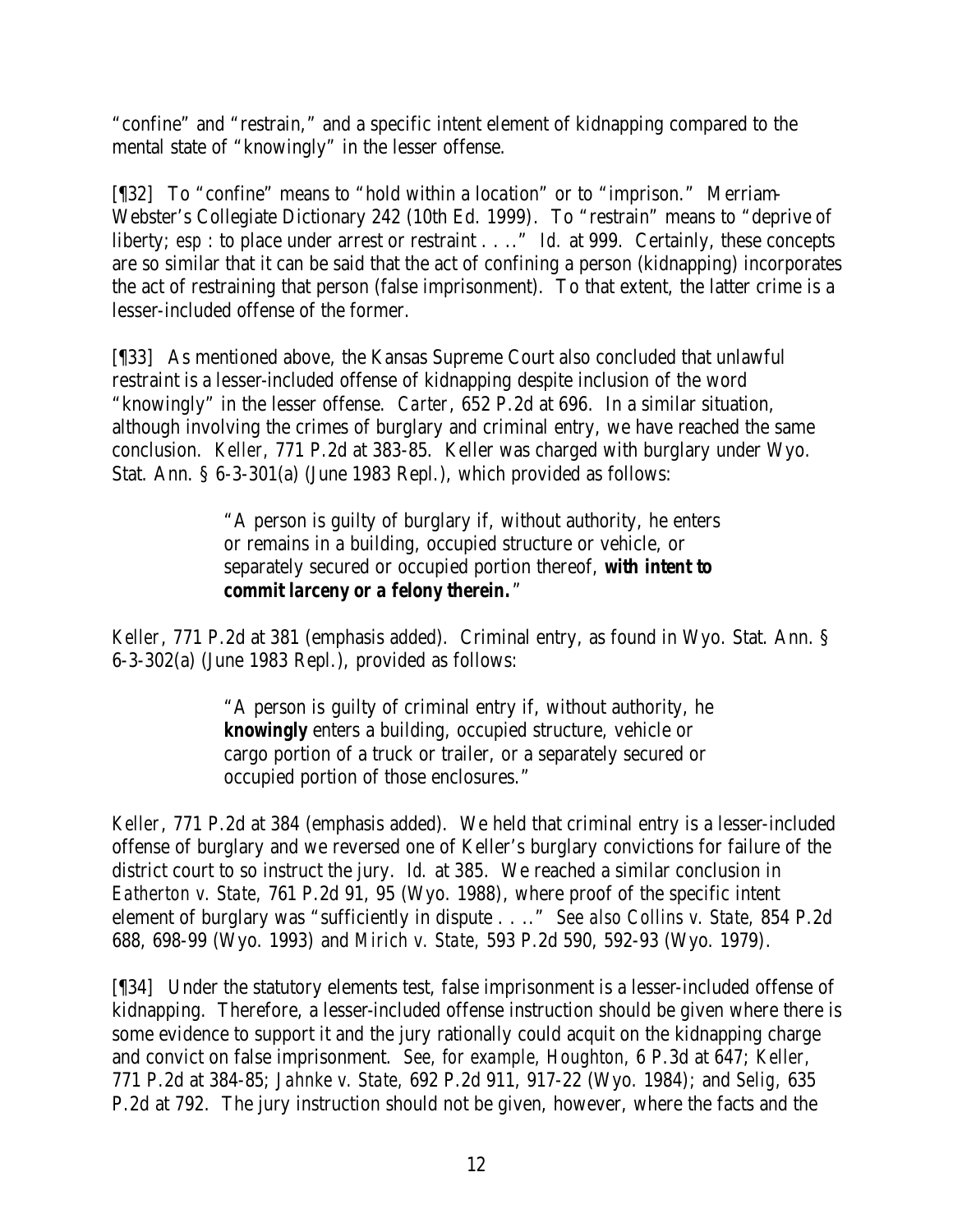defense are such that the defendant, if guilty at all, is guilty of the greater offense. *See, for example, Sanders,* 7 P.3d at 894 (manslaughter instruction inappropriate in prosecution for first-degree murder where consent of victim is not a defense to the greater crime); *Bloomquist,* 914 P.2d at 822 ("all-or-nothing" defense of proximate cause made lesserincluded offense instruction improper in aggravated vehicular homicide prosecution); *Warren v. State,* 835 P.2d 304, 309-10 (Wyo. 1992) (instruction that battery is a lesserincluded offense of aggravated assault improper where defense is "I didn't do anything"); *Carey,* 715 P.2d at 249 (lesser-included offense instruction not to be given in sexual assault case where only defense is consent, leaving defendant either guilty or not guilty of the greater offense); *Seeley v. State,* 715 P.2d 232, 238-40 (Wyo. 1986) (lesser-included offense instruction not to be given in sexual assault prosecution where only defense is there was no sexual contact); and *Eckert v. State,* 680 P.2d 478, 481 (Wyo. 1984) (all-or-nothing defense of self-defense precludes instructing jury that manslaughter is a lesser-included offense of second-degree murder).

[¶35] While we disagree with the trial court's conclusion that the elements of false imprisonment are not a subset of the elements of kidnapping, we agree with its conclusion that a lesser-included offense instruction was inappropriate in this particular case. The trial court correctly compared the present facts to those in *Carey,* 715 P.2d at 249, where the sole defense of consent in a sexual assault trial left the jury with but two alternatives guilty or not guilty of the greater offense.

# *Did the trial court err in refusing to instruct the jury that sexual battery is a lesser-included offense of both first-degree and third-degree sexual assault?*

[¶36] In addition to kidnapping, appellant was charged with one count of first-degree sexual assault in violation of Wyo. Stat. Ann. § 6-2-302(a)(ii) (LexisNexis 2003)<sup>7</sup> and two counts of third-degree sexual assault in violation of Wyo. Stat. Ann. § 6-2-304(a)(iii) (LexisNexis 2003).<sup>8</sup> The first-degree sexual assault charge alleged digital penetration of

. . .

(ii) The actor causes submission of the victim by threat of death, serious bodily injury, [or] extreme physical pain . . . and the victim reasonably believes that the actor has the present ability to execute these threats[.]

 <sup>7</sup> As charged in this case, Wyo. Stat. Ann. § 6-2-302(a) provides, in pertinent part:

Any actor who inflicts sexual intrusion on a victim commits a sexual assault in the first degree if:

<sup>&</sup>lt;sup>8</sup> As charged in this case, Wyo. Stat. Ann. § 6-2-304(a) provides, in pertinent part: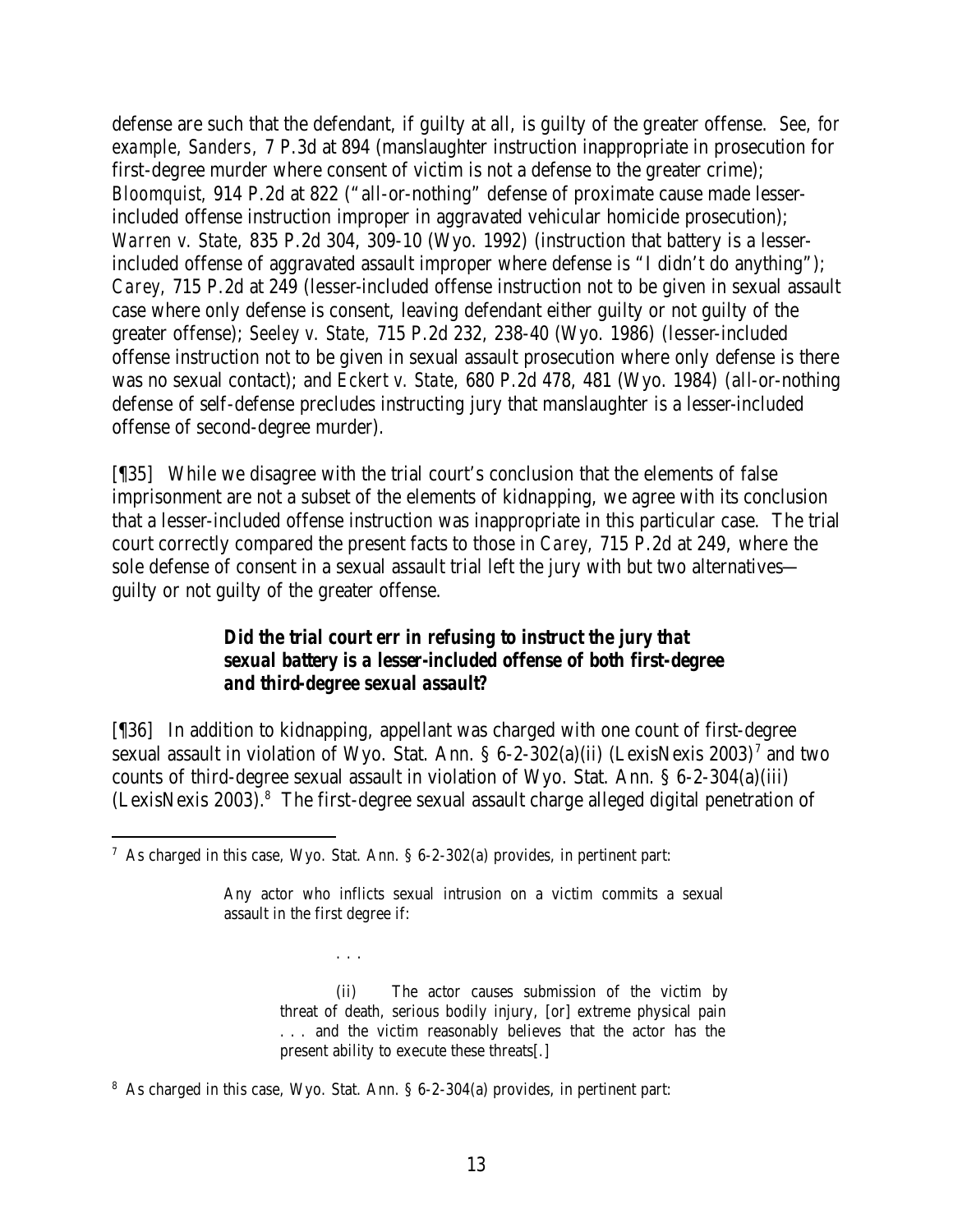the victim's vagina. The third-degree sexual assault charges alleged, respectively, fondling of the victim's breasts and forced masturbation of appellant. At the instruction conference, defense counsel asked the trial judge to instruct the jury that the crime of sexual battery is a lesser-included offense of both first-degree and third-degree sexual assault.<sup>9</sup> Counsel argued that it was impossible for appellant to have committed the charged crimes without having committed sexual battery, and he identified "the threat and the belief in the threat" as the elements distinguishing the greater offenses from the lesser offense.

[¶37] The trial court's rationale for rejecting appellant's proposed sexual battery instruction was identical to its rationale for rejecting the proposed false imprisonment instruction: the elements of the lesser offense were not a subset of the elements of the greater offenses, the evidence would not justify conviction of the lesser offense, and proof of the distinguishing elements was not sufficiently in dispute. Again relying on *Carey,* 715 P.2d at 249, the trial court specifically determined that the sexual battery instruction was not appropriate because appellant's sole defense of consent left the jury with but two alternatives—guilty of the greater offense or not guilty.

[¶38] The elements of the crime of first-degree sexual assault, as contained in the instruction given to the jury in this case, which jury instruction appears to have been based on Wyoming Criminal Pattern Jury Instruction No. 23.02B, and to which there was no objection, are as follows:

- 1. On or between the dates of July 21 and July 22, 2001;
- 2. In Johnson County, Wyoming;

. . .

3. The defendant, Dale William Dean, Sr.;

(iii) The actor subjects a victim to sexual contact [by causing submission of the victim by threat of death, serious bodily injury or extreme physical pain, and the victim reasonably believes that the actor has the present ability to execute these threats] without inflicting sexual intrusion on the victim and without causing serious bodily injury to the victim.

An actor commits sexual assault in the third degree if, under circumstances not constituting sexual assault in the first or second degree:

<sup>&</sup>lt;sup>9</sup> Wyo. Stat. Ann. § 62-313(a) (LexisNexis 2003) states: "Except under circumstances constituting a violation of W.S. 6-2-302 through 6-2-304, 6-2-502 or 14-3-105, an actor who unlawfully subjects another person to any sexual contact is guilty of sexual battery."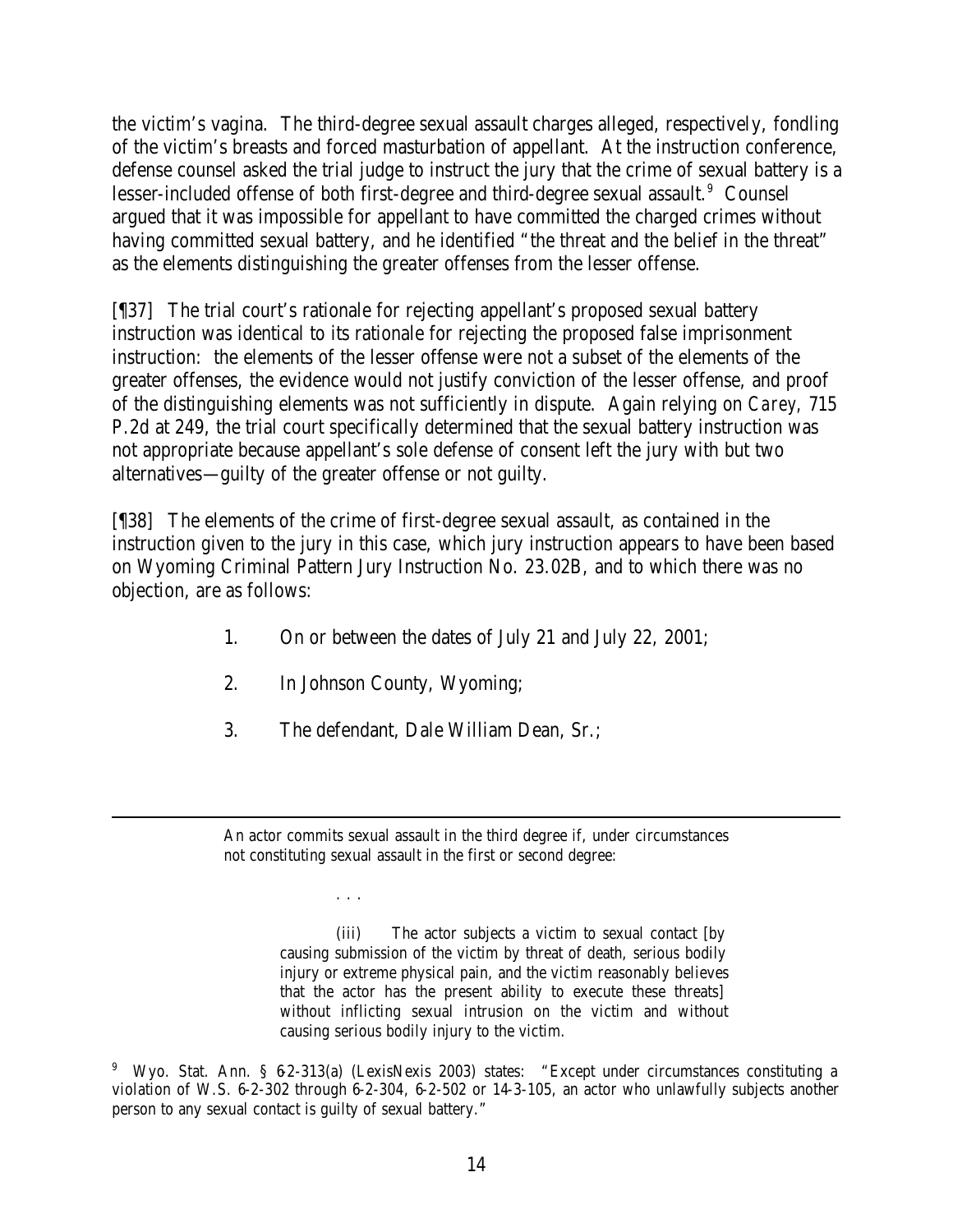- 4. Inflicted sexual intrusion on the victim . . . by penetrating her vagina with his finger(s); and
- 5. The defendant caused submission of [the victim] by threat of death, and/or threat of serious bodily injury, and/or threat of extreme physical pain; and
- 6. [The victim] reasonably believed that the defendant had the present ability to execute such threat(s).

[¶39] The jury was instructed that the elements of the first count of third-degree sexual assault were as follows:

- 1. On or between the dates of July 21 and July 22, 2001;
- 2. In Johnson County, Wyoming;
- 3. The defendant, Dale William Dean, Sr.;
- 4. Inflicted sexual contact on the victim . . . to her  $break(s)$ ; and
- 5. The defendant caused submission of [the victim] by threat of death, and/or threat of serious bodily injury, and/or threat of extreme physical pain; and
- 6. [The victim] reasonably believed that the defendant had the present ability to execute such threat(s).

The elements instruction for the second count of third-degree sexual assault was identical, except that "by forcing the victim to masturbate the defendant" was substituted for "to her breast(s)" in the fourth element. In addition, the jury was given the statutory definitions of "sexual intrusion"<sup>10</sup> and "sexual contact."<sup>11</sup>

<sup>&</sup>lt;sup>10</sup> Wyo. Stat. Ann. §  $6-2-301(a)(vii)$  (LexisNexis 2003) states:

<sup>&</sup>quot;Sexual intrusion" means:

<sup>(</sup>A) Any intrusion, however slight, by any object or any part of a person's body, except the mouth, tongue or penis, into the genital or anal opening of another person's body if that sexual intrusion can reasonably be construed as being for the purposes of sexual arousal, gratification or abuse; or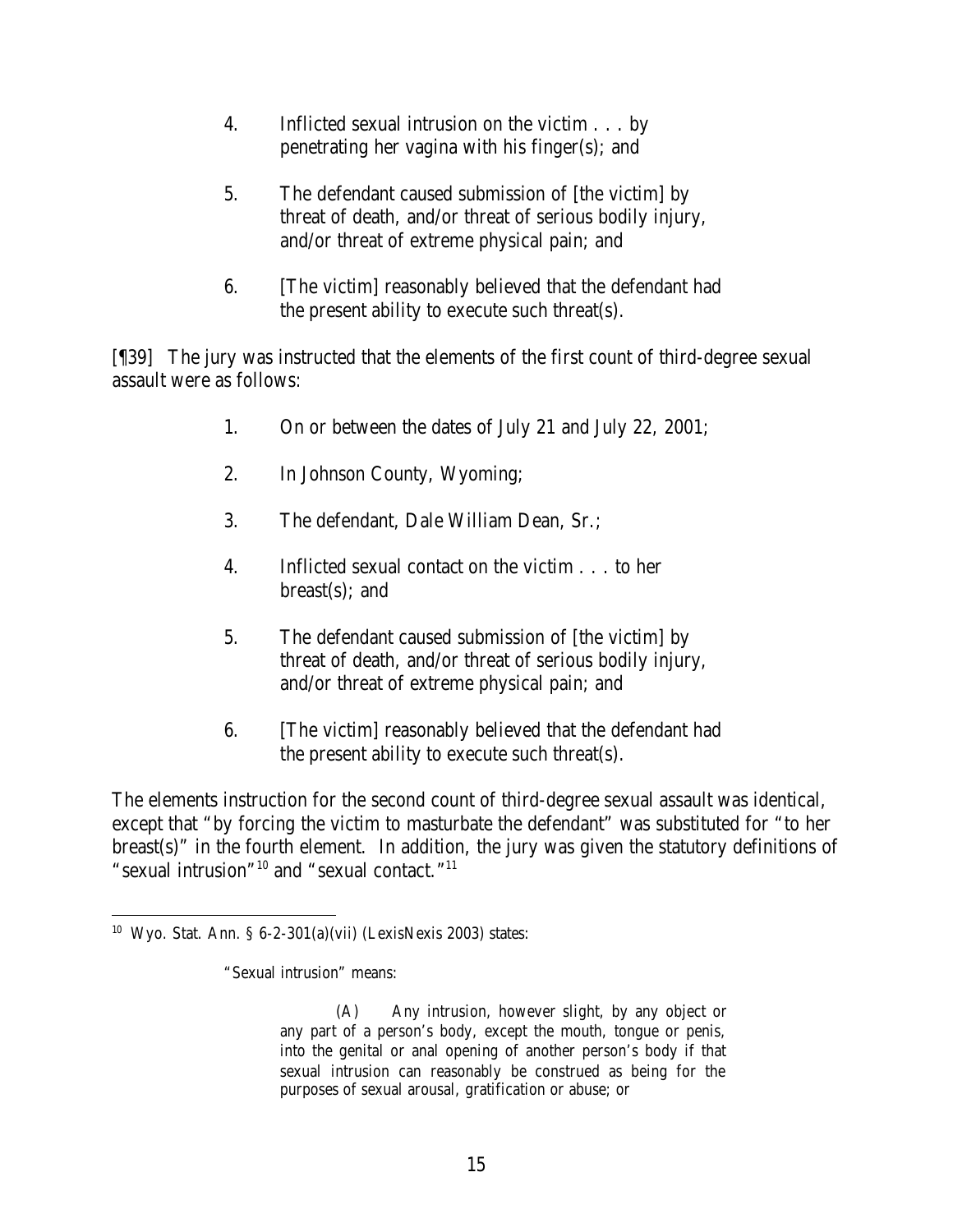[¶40] Appellant offered three separate sexual battery instructions as lesser-included offenses to the three charged sexual assault crimes. The first three elements of these instructions were identical to one another and identical to the first three elements of the elements instructions for the charged crimes. The fourth and final element of the proposed instruction as it pertained to the alleged first-degree sexual assault, read as follows: "Unlawfully subjected [the victim] to sexual contact by penetrating her vagina with his finger." The lesser-included offense instructions pertaining to the alleged third-degree sexual assaults substituted, respectively, "by fondling her breasts" and "by forcing her to touch his genitals."

[¶41] Appellant's contentions on this issue in his appellate brief mirror those he made in the trial court. First, he argues that the elements of sexual battery are a subset of the elements of the greater crimes. Second, he contends that one cannot commit first- or thirddegree sexual assault without committing sexual battery. Third, he opines that it is inherent in the first-degree sexual assault statute that the sexual intrusion is done unlawfully. And fourth, he suggests that the jury could have disbelieved that he threatened the victim or disbelieved that the victim reasonably believed the threat, yet believed that he unlawfully subjected her to sexual contact.

[¶42] The State's response to appellant's position, in both the trial court and in this appeal, is meager, at best. During the instruction conference, the prosecutor argued only very briefly that sexual battery "is most certainly not a subset" of first- or third-degree sexual assault, and that there was no evidence to support the giving of the lesser-included offense instructions. In its appellate brief, the State presented only a page-and-a-half discussion of this issue in taking the following position:

> The district court ruled that sexual battery is not a lesser included offense of first or third degree sexual assault. . . . However, regardless of whether it was correct in that determination, the trial court properly declined to give the sexual battery instruction because Appellant claimed his victim consented to the sexual encounters and the jury, accordingly,

> > (B) Sexual intercourse, cunnilingus, fellatio, analingus or anal intercourse with or without emission.

 $11$  Wyo. Stat. Ann. § 6-2-301(a)(vi) states:

"Sexual contact" means touching, with the intention of sexual arousal, gratification or abuse, of the victim's intimate parts by the actor, or of the actor's intimate parts by the victim, or of the clothing covering the immediate area of the victim's or actor's intimate parts[.]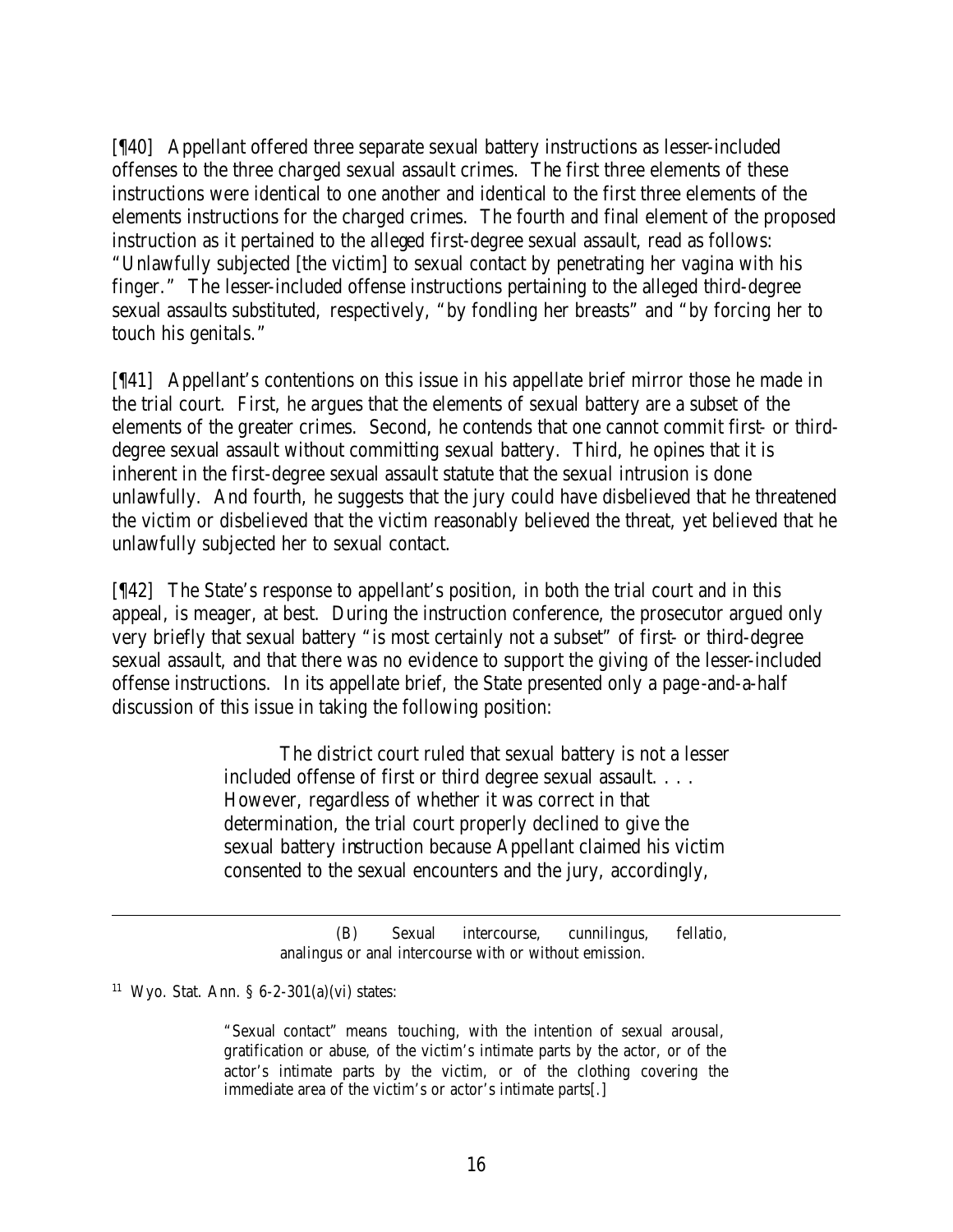could not have acquitted him, on that basis, of first or third degree sexual assault but convicted him of sexual battery based on the evidence before it.

[¶43] Because the question has not properly been briefed and presented to this Court, we decline to decide at this time whether the elements of the crime of sexual battery are a subset of the elements of the crimes of first- and third-degree sexual assault for the purpose of giving lesser-included offense instructions.<sup>12</sup> We will, however, affirm the trial court's refusal to instruct the jury that sexual battery is a lesser-included offense of either first- or third-degree sexual assault because the trial court was correct in concluding that appellant's admission that the sexual conduct had occurred, combined with his sole defense of consent, left the jury with but two alternatives—guilty of the greater offenses or not guilty.

[¶44] For example, appellant admitted the digital penetration that was the basis for the charge of first-degree sexual assault. However, he denied any threat or force, and contended that the act was consensual. Choosing from the facts presented, the jury could either find him guilty of first-degree sexual assault or not guilty. There was no evidence of some other unlawful sexual contact upon which the jury could have based a finding of guilt of sexual battery. The same analysis also applies to both charges of third-degree sexual assault.

### *Was the evidence sufficient to convict appellant of each charge?*

[¶45] We recently restated our well-established standard for reviewing sufficiency of the evidence claims:

> "When reviewing a sufficiency of the evidence claim in a criminal case, we must determine whether a rational trier of fact could find the essential elements of the crime were proven beyond a reasonable doubt. We do not consider conflicting evidence presented by the unsuccessful party, and afford every favorable inference which may be reasonably and fairly drawn from the successful party's evidence. We have consistently held that it is the jury's responsibility to resolve conflicts in the evidence. 'We will not substitute our judgment for that of the jury, . . . our only duty is to determine whether a quorum of reasonable and rational individuals would, or even could, have

 $12$  An appropriate analysis would require, at least, (1) delving into the definitions of statutory terms such as "sexual intrusion" and "sexual contact," and (2) discussing how "unlawfully" in sexual battery is included in the greater offenses when the sexual battery statute specifically excludes the unlawful circumstances identified in the greater offenses. Citations to authority would help.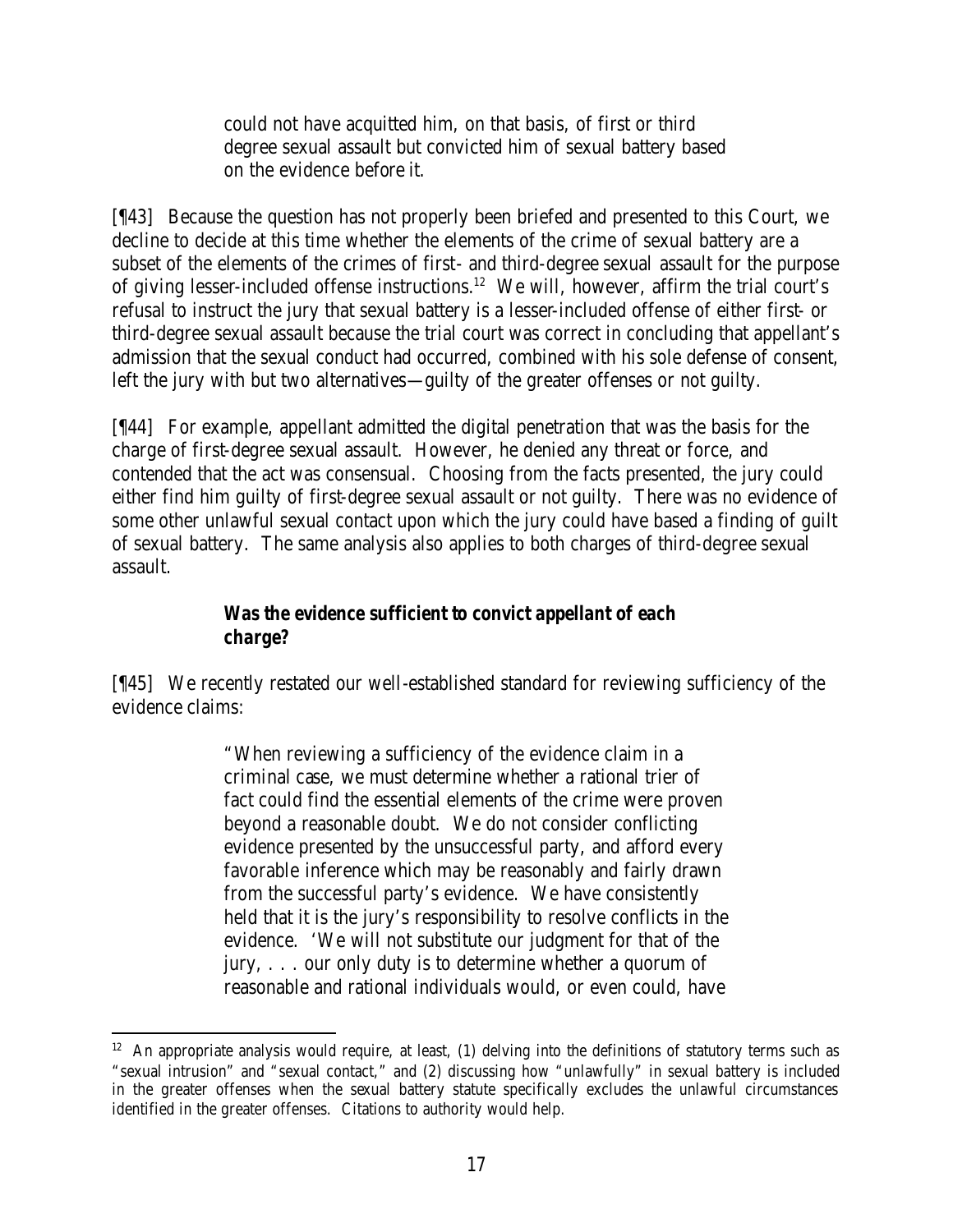come to the same result as the jury actually did.' [*Bloomquist v. State,* 914 P.2d 812, 824 (Wyo.1996).]"

*Urbigkit v. State,* 2003 WY 57, ¶ 44, 67 P.3d 1207, 1225 (Wyo. 2003) (*quoting Williams v. State,* 986 P.2d 855, 857 (Wyo. 1999)). *See also Miller v. State,* 2003 WY 55, ¶¶ 22- 23, 67 P.3d 1191, 1197 (Wyo. 2003) and *Cureton v. State,* 2003 WY 44, ¶ 6, 65 P.3d 1250, 1252 (Wyo. 2003).

[¶46] Appellant claims that the State failed to prove at least one element of each charged crime and that the victim's "version of events just does not logically make sense." He contends that the evidence shows that, although he had a gun at all times, he did not threaten to use it, nor did he ever say he would harm the victim. He also contends that the evidence shows that the victim had several opportunities to escape or obtain assistance. Further, he argues that he removed the handcuffs the first time they stopped, which "presumably" was in Campbell County, so there was no evidence of unlawful confinement in Johnson County. Appellant's argument that proof of kidnapping was lacking can be summed up in his assertion that "[the victim] chose to stay with Mr. Dean, even if that was due to her mistaken belief that Mr. Dean would somehow harm her."

[¶47] As to the alleged sexual assaults, appellant contends that the State failed to prove that he caused the victim's submission by threat of death, serious bodily injury, or extreme physical pain. Once again, he argues that he never verbally threatened the victim and that his actions did not threaten her "in any menacing way."<sup>13</sup> Finally, appellant argues that the evidence is insufficient to show reasonable apprehension on the victim's part.

[¶48] Without restating the facts detailed earlier herein, and without restating the standard of review for sufficiency of the evidence, we can state with no hesitation that acceptance of appellant's arguments would require us to ignore the former and to stand the latter on its head. Our standard of review requires us to accept the State's evidence and to ignore the evidence in conflict therewith, not vice versa. Appellant's argument to this Court is nothing short of an assertion that the jury should have believed him rather than the victim. $^{14}$ 

[¶49] Contrary to what appellant suggests, the record is replete with evidence from which a reasonable jury could conclude beyond a reasonable doubt that the victim was kidnapped and sexually assaulted. The victim testified that appellant abducted her in the nighttime, at gunpoint, forced her face-down into his van, handcuffed her, and drove her out of Gillette

<sup>&</sup>lt;sup>13</sup> In making this argument, appellant has chosen to ignore the victim's testimony that, after refusing to move into the rear of the van with appellant, she relented and did so when he said, "Am I going to have to use the gun and the handcuffs again?"

<sup>&</sup>lt;sup>14</sup> Appellant did not testify at trial, despite his presentation of this case as a credibility contest between him and the victim. His version was presented through cross-examination of the victim and of police officers who had interviewed him and the victim.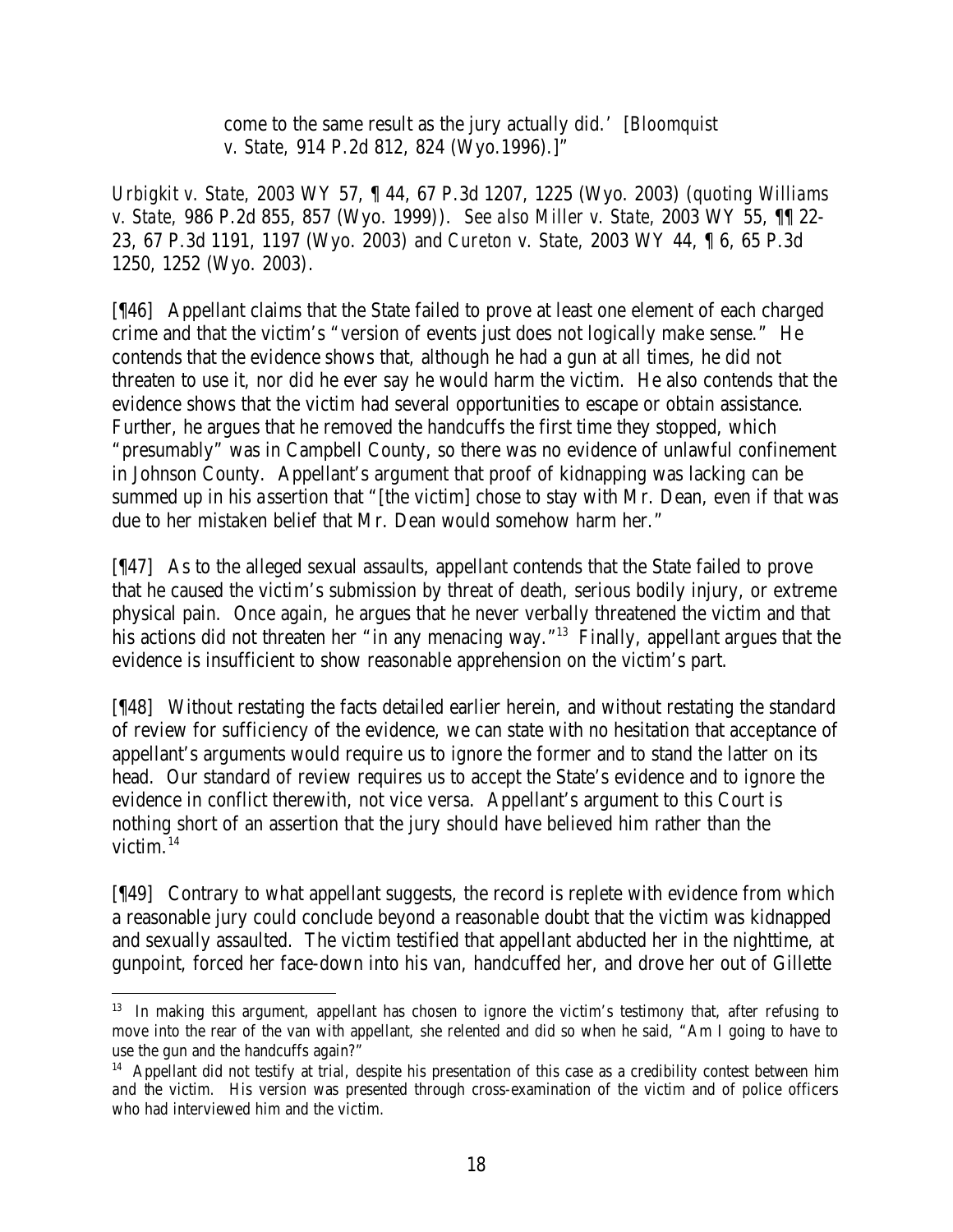toward Buffalo. She further testified that, along the way, he repeatedly displayed the gun and that she had sexual relations with him against her will because she feared he was going to kill her.<sup>15</sup> Finally, she also testified that her first real opportunity to escape was in the restaurant where she asked the waitress to call the police. The jury chose to believe the victim and it is not for us to second-guess that decision.

## *Was appellant denied his right to a speedy trial pursuant to W.R.Cr.P. 48 when the trial was not held within 120 days after the date of arraignment?*

[¶50] A criminal defendant's right to a speedy trial is guaranteed by the Sixth Amendment to the United States Constitution and Wyo. Const. art. 1, § 10. *Almada v. State,* 994 P.2d 299, 304 (Wyo. 1999). This Court has adopted W.R.Cr.P. 48(b) as a procedural mechanism for enforcing this constitutional right. *Almada*, 994 P.2d at 304. Speedy trial issues are reviewed *de novo* by this Court. *Vargas v. State,* 963 P.2d 984, 989 (Wyo. 1998).

[¶51] Speedy trial violations may be alleged as procedural violations of W.R.Cr.P. 48(b) or as substantive constitutional violations. *See, for example, Vlahos v. State,* 2003 WY 103, ¶¶ 12-24, 75 P.3d 628, 632-35 (Wyo. 2003) (rule analysis); *Rodiack v. State,* 2002 WY 137, ¶ 10, 55 P.3d 1, 3 (Wyo. 2002) (rule analysis); *Hauck v. State,* 2001 WY 119, ¶ 12, 36 P.3d 597, 600 (Wyo. 2001) (rule and constitutional analysis); *Taylor v. State,* 2001 WY 13, ¶ 6, 17 P.3d 715, 718 (Wyo. 2001) (rule analysis); *Jennings v. State,* 4 P.3d 915, 921 (Wyo. 2000) (constitutional analysis); *Campbell v. State,* 999 P.2d 649, 655 (Wyo. 2000) (constitutional analysis); *Almada,* 994 P.2d at 304-05 (rule and constitutional analysis); and *Vargas,* 963 P.2d at 992 (constitutional analysis). In the instant case, appellant has not presented a substantive constitutional analysis, but relies solely on an alleged violation of W.R.Cr.P. 48(b). Thus, our review also will be so limited.

[¶52] The dictates of W.R.Cr.P. 48(b) are mandatory. *Rodiack*, 2002 WY 137, ¶ 9, 55 P.3d at 3; *Taylor,* 2001 WY 13, ¶ 8, 17 P.3d at 718. Neither party in the instant case disputes that proposition. Rather, the present issue is which version of W.R.Cr.P. 48(b) applies. As originally adopted, the relevant sections of the rule read as follows:

> (2) A criminal charge shall be brought to trial within 120 days following arraignment unless continued as provided in this rule.

<sup>&</sup>lt;sup>15</sup> In his appellate brief, appellant makes brief mention of the concept of submission without resistance in analyzing the issue of consent, but he does not present much argument that he mistook a lack of resistance for consent. His primary argument is that he did not use force or threats and that the victim actually consented. *See Seeley,* 715 P.2d at 240-41.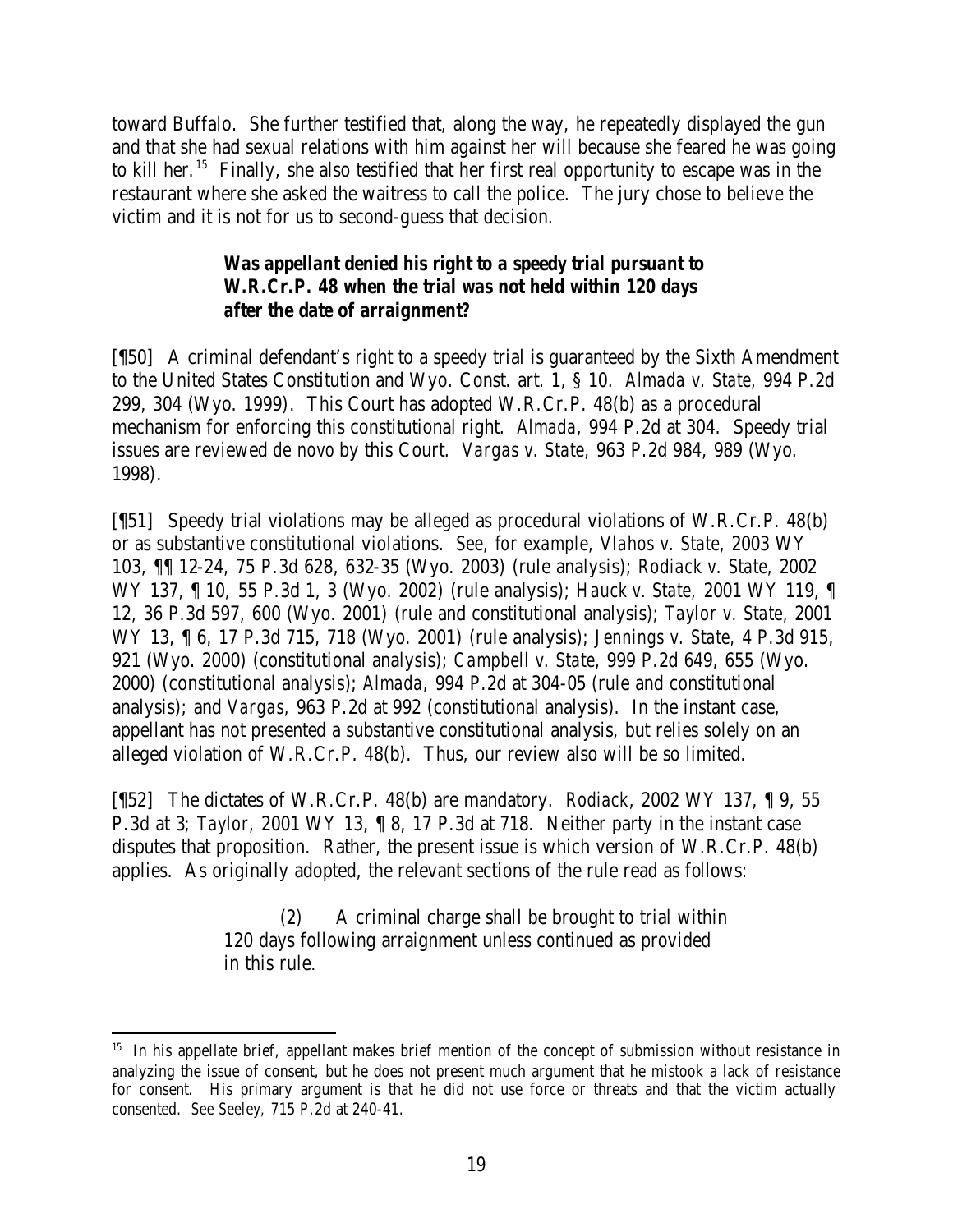(6) Any criminal case not tried or continued as provided in this rule shall be dismissed 120 days after arraignment.

W.R.Cr.P. 48(b)(2) and (6). Effective September 1, 2001, the relevant sections were amended to read as follows:

> (2) A criminal charge shall be brought to trial within 180 days following arraignment unless continued as provided in this rule.

. . .

. . .

(5) Any criminal case not tried or continued as provided in this rule shall be dismissed 180 days after arraignment.

W.R.Cr.P. 48(b)(2) and (5).

[¶53] The effective date of the rule's amendment, September 1, 2001, is significant because of the following chronology of events in the instant case:

| July 23, 2001          | Arrest                                               |
|------------------------|------------------------------------------------------|
| <b>August 2, 2001</b>  | Bound over to district court                         |
| <b>August 21, 2001</b> | Demand for speedy trial filed                        |
| September 11, 2001     | District court arraignment                           |
| September 14, 2001     | Scheduling order setting trial for February 19, 2002 |
| February 19, 2002      | Jury trial                                           |

[¶54] The effective date of the amendment to W.R.Cr.P. 48(b) was forty days after appellant was arrested and ten days before he was arraigned. At the arraignment, the trial was scheduled for February 19, 2002—161 days later. Clearly, that date met the requirements of the new rule, but not the old rule. The question is whether the rule in effect at the time of appellant's arrest or the rule in effect at the time of his arraignment applies to this case.

[¶55] Generally, amendments to court rules apply prospectively, but amendments that are procedural, rather than substantive, apply to pending actions, so long as they do not affect substantive rights. 20 Am.Jur.2d *Courts* § 53 at 372 (1995); 21 C.J.S. *Courts* § 133 at 155 (1990). *See, for example, Graf v. Whitaker,* 192 Ariz. 403, 966 P.2d 1007, 1009 (1998) (court rule controlled manner, but not substance, of right to appeal from arbitration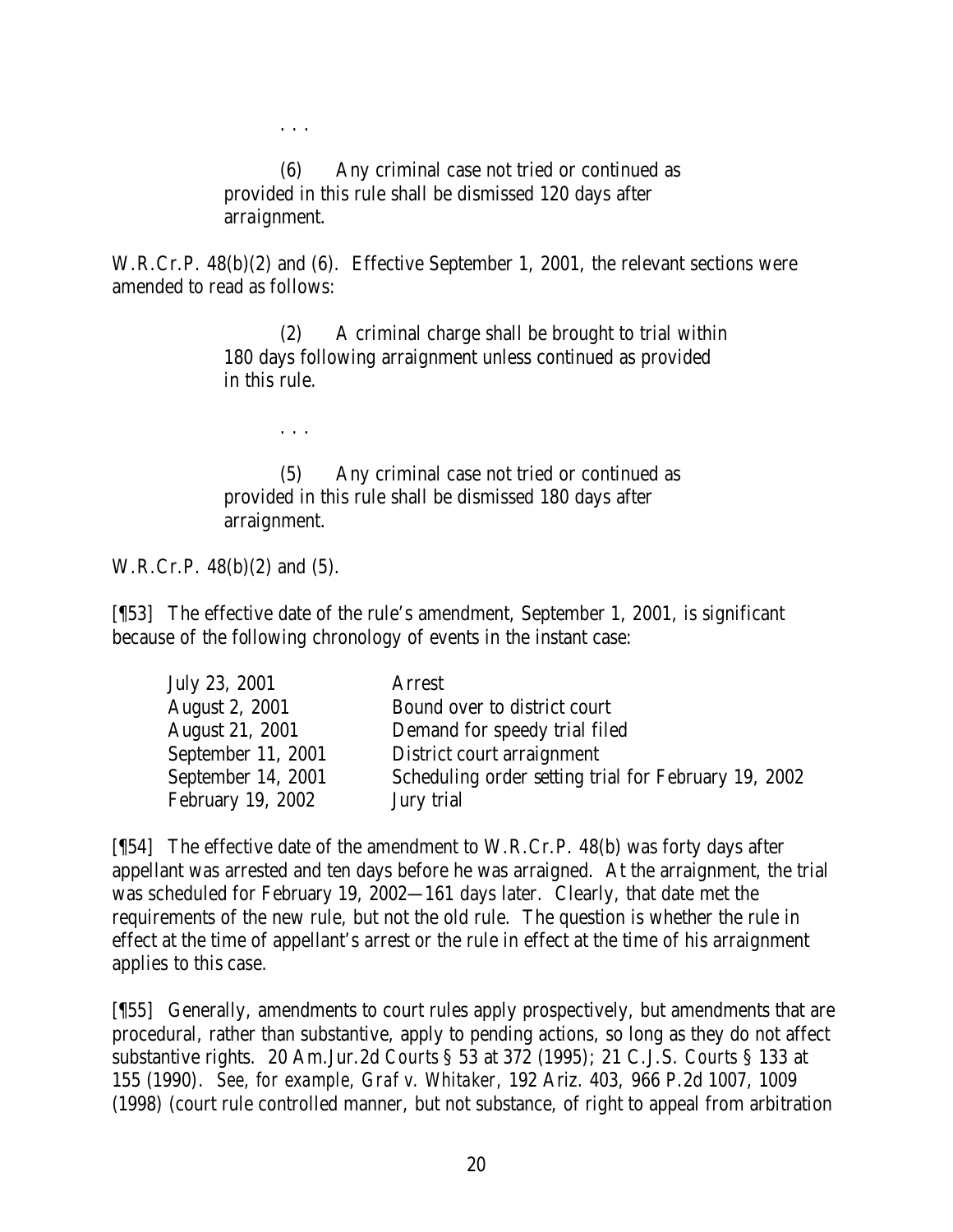award); *In re Cameron T.,* 190 Ariz. 456, 949 P.2d 545, 547-49 (1997) (court rule fixed procedural method for asserting substantive rights in juvenile proceeding); *State v. Maxey,*  125 Idaho 505, 873 P.2d 150, 153 (1994) (how courts rule on waiver of right to counsel is procedural rather than substantive, so court rule prevails over statute); *State v. Templeton,*  107 Wash.App. 141, 27 P.3d 222, 225-26 (2001), *rev'd on other grounds,* 148 Wash.2d 193, 59 P.3d 632, 646 (2002) (court rule concerning accrual of right to counsel is procedural); and *Abad v. Cozza,* 128 Wash.2d 575, 911 P.2d 376, 383 (1996) (court may adopt rules to carry out statutory deferred prosecution scheme so long as rules do not diminish statutory or constitutional right). Long ago, we distinguished substantive law from procedural law:

> "'\* \* \* It may \* \* \* be assumed that the term "substantive law" is not mathematically exact, but as respects both the terms "procedure" and "substantive law" there is a possible twilight zone. Examination of many authorities leads me to conclude that substantive law as constitutionally, legislatively and judicially recognized, includes those rules and principles which fix and declare the primary rights of individuals as respects their persons and their property, and quite generally as fixing the type of remedy available in case of invasion of those rights. As to the term "procedure," I conceive it to include those rules and forms applicable in the administration of the remedies available in cases of invasion of primary rights of individuals in Courts or other lawfully constituted tribunals and agencies. Such rules include both pleading and practice, including all rules and forms which govern the parties, their counsel and the Court throughout the progress of the case from the time of its initiation until final judgment and its execution.  $***$ [*Kellman v. Stoltz,* 1 F.R.D. 726, 728 (N.D. Iowa 1941).]"

Briefer definitions will perhaps suffice for our purposes here:

"'\* \* \* The substantive law is that part which creates, defines, and regulates rights as opposed to adjective or remedial law, which prescribes the method of enforcing rights or obtaining redress for their invasion. \* \* \*' *Mix v. Board of Com'rs of Nez Perce County,* 18 Idaho 695, 112 P. 215, 220. 'Courts generally agree in defining the terms "substantive" and "adjective" that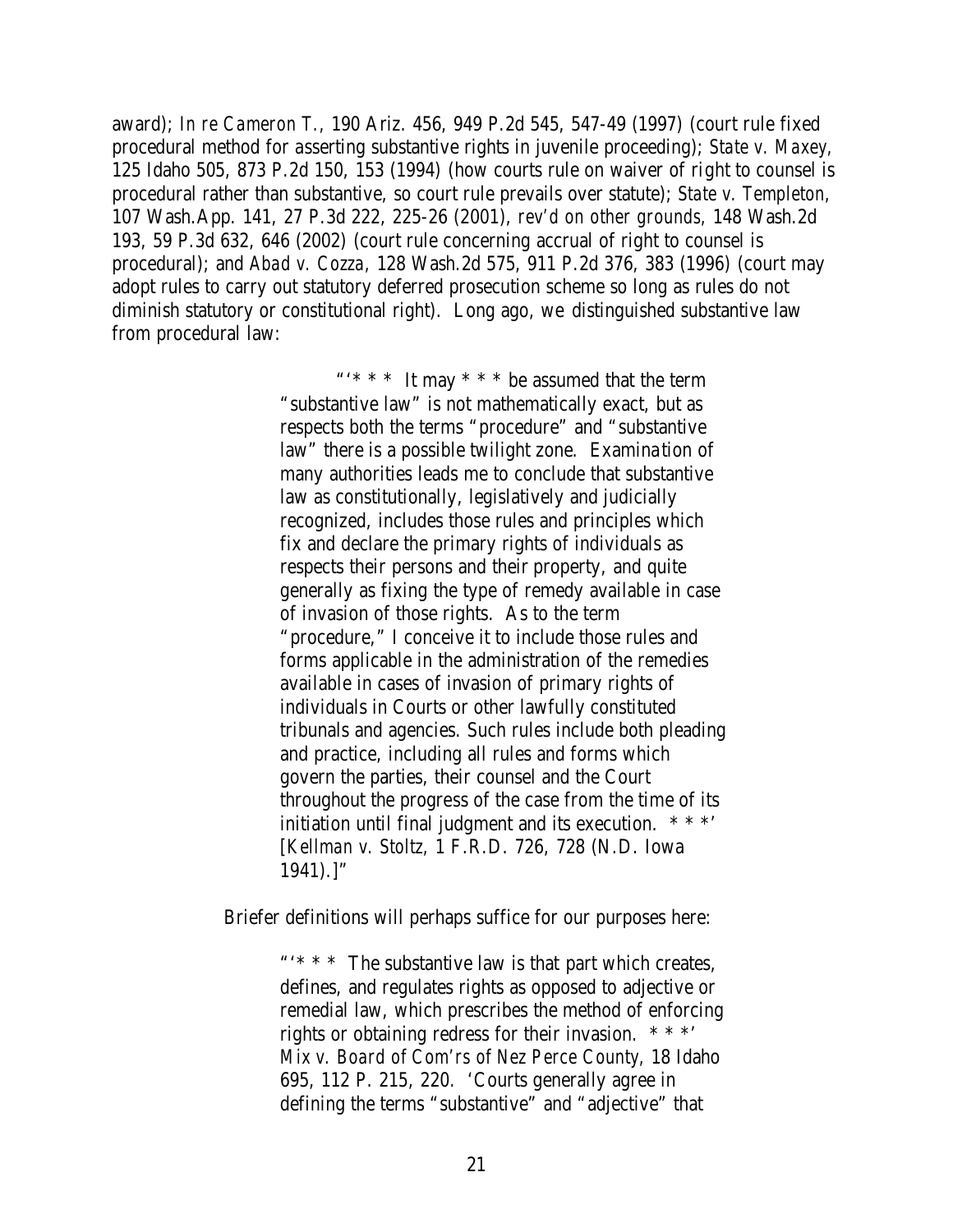"substantive" law creates, defines, and regulates rights as opposed to "adjective" or "procedural" law which provides the method of enforcing and protecting such duties, rights, and obligations as are created by substantive laws. \* \* \*' *In re McCombs' Estate,* Ohio Prob., 80 N.E.2d 573, 586."

More specific to the present question, the court said in *Ogden v. Gianakos,* 415 Ill. 591, 114 N.E.2d 686, 689, that "procedure" is the machinery for carrying on the suit, including pleading, process, evidence, and practice, and held that a statute relating to the proper method of obtaining jurisdiction in respective instances was a part of the law of procedure and not of substantive law. Similarly, in the case before us, the question of the requirement of serving upon the other parties a demand for a trial by jury is one of procedure and is governed by the rules.

*State ex rel. Frederick v. District Court of Fifth Judicial Dist. In and For Big Horn County,*  399 P.2d 583, 585 (Wyo. 1965). We have continued to adhere to these definitions. *See, for example, Sheneman v. Division of Workers' Safety and Compensation Internal Hearing Unit,* 956 P.2d 344, 350 (Wyo. 1998) and *Smithco Engineering, Inc. v. International Fabricators, Inc.,* 775 P.2d 1011, 1018 (Wyo. 1989). Other courts follow similar definitions in evaluating the application of court rules. *See, for example, Roddy v. County of Maricopa,* 184 Ariz. 625, 911 P.2d 631, 633 (1996).

[¶56] While we have not previously specifically addressed the question of whether W.R.Cr.P. 48(b) is substantive or procedural, we have suggested the answer by repeatedly referring to the rule as a "procedural mechanism" for enforcing the constitutional speedy trial right. *See, for example, Taylor,* 2001 WY 13, ¶ 8, 17 P.3d at 718; *Almada,* 994 P.2d at 304; *Detheridge v. State,* 963 P.2d 233, 235 (Wyo. 1998); and *Yung v. State,* 906 P.2d 1028, 1032 (Wyo. 1995). It was not the purpose of W.R.Cr.P. 48(b) to create a speedy trial right or to define or embody the existing constitutional right. Rather, the purpose of the rule was to provide the trial courts with a procedure for implementing the right and to provide this Court with another means of measuring compliance.<sup>16</sup>

<sup>16</sup> We say "another" because we also have adopted the four-part constitutional test articulated in *Barker v. Wingo,* 407 U.S. 514, 530, 92 S.Ct. 2182, 33 L.Ed.2d 101 (1972). *See, for example, Vargas,* 963 P.2d at 992.